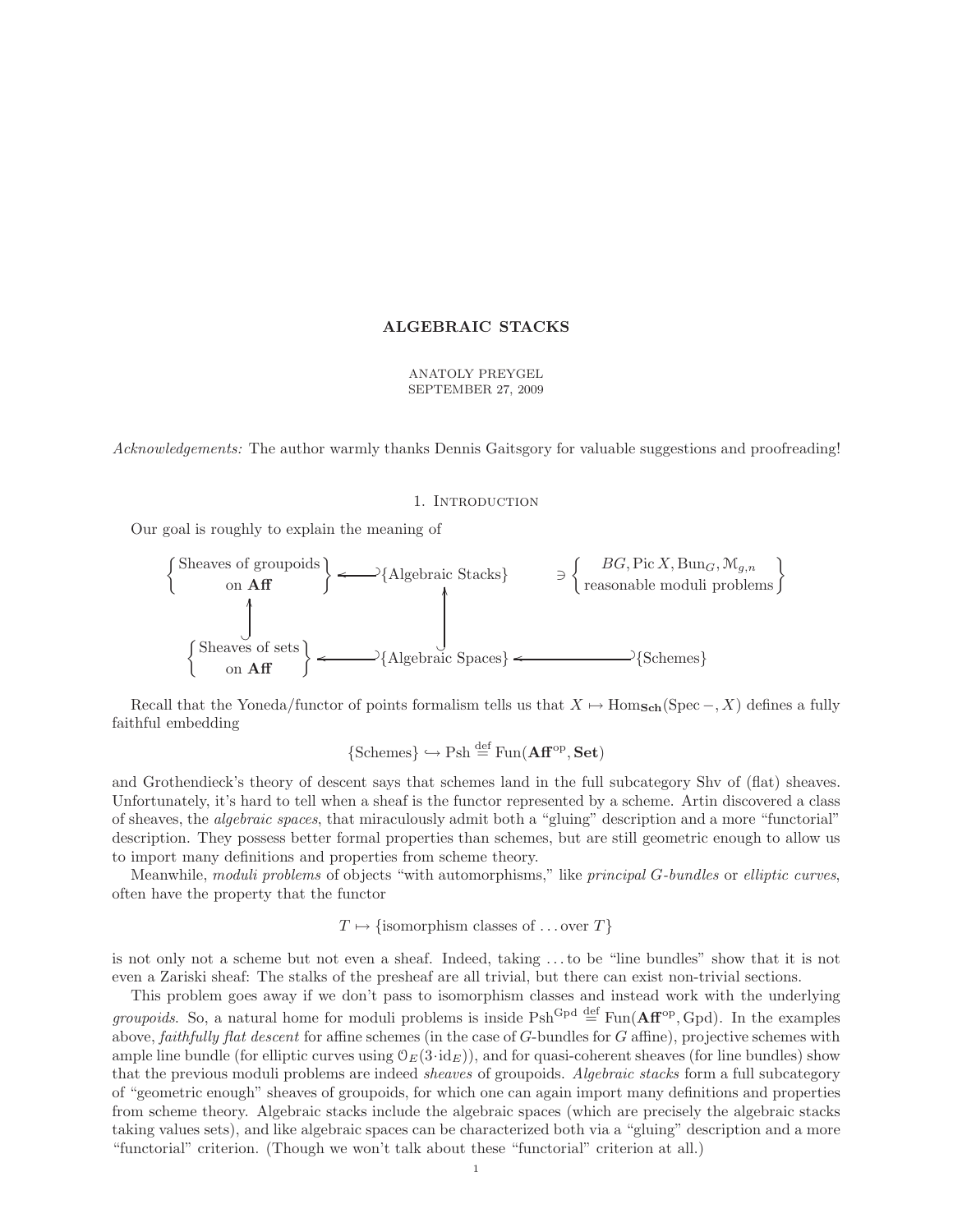#### 2. Algebraic Spaces

References.

- Knutson's book (Algebraic Spaces, Springer LNM 203). Chapter 2, with back-references to Chapter 1 as needed.
- Laumon–Moret-Bailly (Champs Algébriques). Chapter 1, Appendix A, also Corollaries  $10.4.\star$ .
- De Jong's ["Stacks Project".](http://www.math.columbia.edu/~dejong/algebraic_geometry/stacks-git/) Not exactly concise, but in English and incredibly encyclopedic on the scheme theory/algebraic space theory required.

We'll begin with algebraic spaces as a warm-up for the slightly more complicated situation of algebraic stacks.

# 2.1. Sheaves of Sets.

**Definition 2.1.1.** Let Aff be the category of affine schemes (possibly over some fixed base scheme S which will be hereafter omitted), and

$$
Psh(\mathbf{Aff}) \stackrel{\text{def}}{=} \text{Fun}(\mathbf{Aff}^{\text{op}}, \mathbf{Set})
$$

the category of presheaves of sets. It has all limits and colimits, computed pointwise

$$
(\varprojlim_\alpha \mathscr{F}_\alpha)(T) = \varprojlim_\alpha \left(\mathscr{F}_\alpha(T)\right) \qquad \text{and} \qquad (\varinjlim_\alpha \mathscr{F}_\alpha)(T) = \varinjlim_\alpha \left(\mathscr{F}_\alpha(T)\right).
$$

**Notation 2.1.2.** We think of elements of  $\mathscr{F}(T)$  as "living over T", so that for  $f: T \to T' \in Aff$  we denote the induced functor  $\mathscr{F}(T') \to \mathscr{F}(T)$  by "f<sup>\*</sup>". Also, motivated by the Yoneda embedding, for any  $\mathscr{G} \in \mathrm{Psh}(\mathbf{Aff})$ , we write  $\mathscr{F}(\mathscr{G})$  for  $\mathrm{Hom}_{\mathrm{Psh}(\mathbf{Aff})}(\mathscr{G})$ .

**Definition 2.1.3.** A presheaf  $\mathscr{F} \in \mathrm{Psh}(\mathbf{Aff})$  is an fppf sheaf if for all fppf coverings  $\pi: U \to X$  in  $\mathrm{Psh}(\mathbf{Aff})$ the natural map

 $\mathscr{F}(X) \to \text{equaliz} \{ \mathscr{F}(U) \longrightarrow \mathscr{F}(U \times_X U) \}$ 

is an isomorphism. Let  $\text{Shv}(\mathbf{Aff})$  denote the full subcategory of  $\text{Psh}(\mathbf{Aff})$  consisting of sheaves. Formal nonsense shows that it is closed under fiber products.

**2.1.4.** Grothendieck's theory of descent tells us that there is a fully faithful embedding  $\text{Sch} \hookrightarrow \text{Shv}(\text{Aff})$ . For  $X \in \mathbf{Sch}$ , its image in Shv $(\mathbf{Aff})$  is

$$
X(T) = \text{Hom}_{\text{Sch}}(\text{Spec } T, X).
$$

We will henceforth think of a scheme as a sheaf isomorphic to one of this form.

#### 2.2. Base-change and properties.

**2.2.1.** We will now pick out certain objects (and arrows, as their relative versions) in  $\text{Shv}(\text{Aff})$ :

$$
\begin{Bmatrix}\n\text{Sheaves of sets} \\
\text{on Aff}\n\end{Bmatrix} \supset \begin{Bmatrix}\n\text{Algebraic Spaces}\n\end{Bmatrix} \supset \begin{Bmatrix}\n\text{Schemes} \\
\text{Schemes}\n\end{Bmatrix}
$$
\n
$$
\sup \begin{Bmatrix}\n\text{Morphisms of} \\
\text{sheaves}\n\end{Bmatrix} \supset \underbrace{\begin{Bmatrix}\n\text{Relative algebraic spaces} \\
\text{"Representable map"}\n\end{Bmatrix} \supset \underbrace{\begin{Bmatrix}\n\text{Relative Schemes} \\
\text{"Schematic map"}\n\end{Bmatrix}}
$$

What we *do not* have is a particularly interesting example of an algebraic space that is not a scheme: the examples tend to be a bit exotic.

2.2.2. We know how to define geometric properties for schemes and morphisms of schemes. Most properties of morphisms of schemes are closed under base-change: If  $f : X \to Y$  has the property, then the base-change  $f_T: X \times_Y T \to T$  has the property for all  $T \to Y$ . This lets us extend the definition of these properties to the following class of morphisms of presheaves.

**Definition 2.2.3.** A morphism  $\phi : \mathscr{F} \to \mathscr{G}$  in Psh(Aff) is *schematic* (or a *relative scheme*) if for every scheme T and  $\alpha \in \mathscr{G}(T) = \text{Hom}(T, \mathscr{G})$ , the fiber product  $\mathscr{F} \times_{\mathscr{G}} T$  is a scheme.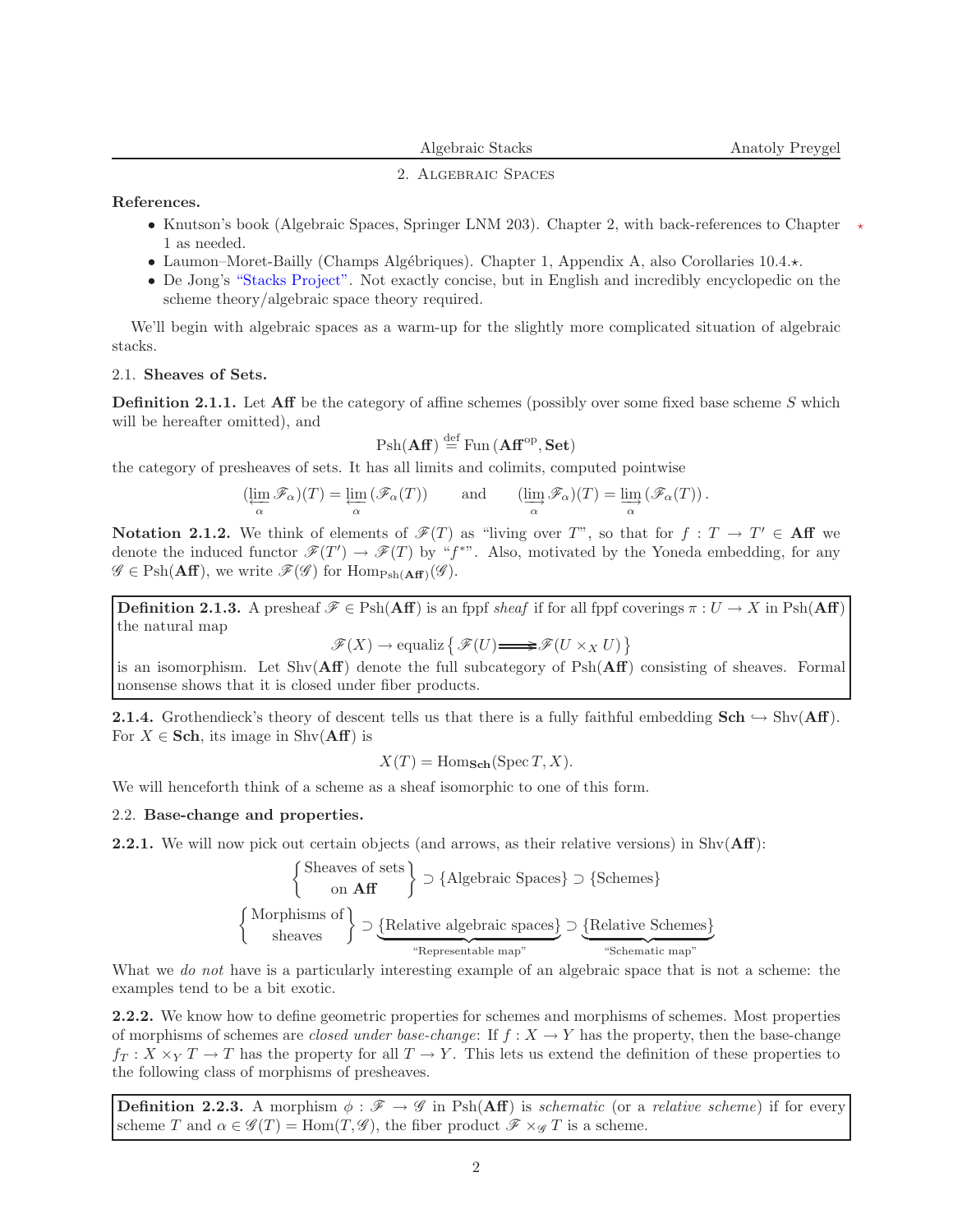$\Box$ 

**Definition 2.2.4.** A schematic morphism  $\phi : \mathscr{F} \to \mathscr{G}$  in Psh(Aff) is

an isomorphism/flat/faithfully flat/quasi-compact/separated/proper/finite-type/ $\acute{e}$ tale/smooth

if for every scheme T and  $\alpha \in \mathscr{G}(T)$  the base-changed morphism  $\phi_T : \mathscr{F} \times_{\mathscr{G}} T \to T$  is

an isomorphism/flat/faithfully flat/quasi-compact/separated/proper/finite-type/ $\acute{e}$ tale/smooth

This definition can be applied for any property of morphisms of schemes which is preserved under basechange.

**2.2.5.** Checking a property for every scheme T and  $\alpha \in \mathcal{G}(T)$  sounds hard. Many properties of schemes are flat local:  $f: X \to Y$  has the property iff for some faithfully flat and locally of finite-presentation(=fppf)  $T \to Y$  the base-change  $f_T : X \times_Y T \to T$  has the property.

<span id="page-2-3"></span>**Lemma 2.2.6.** Suppose  $\phi : \mathscr{F} \to \mathscr{G}$  in Shv(Aff) is a schematic morphism, and  $\pi : U \to \mathscr{G}$  a schematic fppf morphism. Then,  $\phi$  is affine/étale/smooth/etc. iff  $\phi_{\text{U}} : \mathscr{F} \times \mathscr{G} \cup \to U$  is affine/étale/smooth/etc. This works for any property that is closed under base-change and flat local.

*Proof.* The forward direction is automatic. We handle the converse in two steps. If  $T \to \mathscr{G}$  factors through U, then  $\phi_T$  is a base-change of  $\phi_U$  and thus has the property. For the general case, observe that  $\pi_T : T' =$  $T \times_{\mathscr{G}} U \to T$  is an fppf morphism and  $\phi_{T'}$  has the property by the previous case; thus,  $\phi_T$  has the property by descent.  $\Box$ 

# <span id="page-2-0"></span>2.3. Algebraic Spaces.

2.3.1. The definition of an algebraic space can be motivated in a few ways:

- Algebraic spaces are precisely the (flat) sheaves that arise as quotients of (flat) equivalence relations of schemes.
- They are the sheaves that, by the previous Lemma, allow us to "easily check" properties of all maps from schemes.

<span id="page-2-4"></span>**Definition 2.3.2.** An *algebraic space* is an fppf-sheaf  $\mathscr{F} \in \text{Shv}(\mathbf{Aff})$  satisfying

- (i) The diagonal morphism  $\mathscr{F} \to \mathscr{F}^2$  is schematic;
- (ii) There exists a scheme U and a (schematic) étale map  $\pi : U \to \mathscr{F}$ .

**2.3.3.** The map  $\pi: U \to \mathscr{F}$  is called an *(étale) atlas* for  $\mathscr{F}$ . The following non-trivial theorem of Artin asserts that the existence of an  $fppf$  atlas is sufficient to guarantee the existence of an  $\acute{e}tale$  atlas!:

<span id="page-2-5"></span>**Theorem 2.3.4** (Artin). Suppose  $\mathscr{F} \in \text{Shv}(\mathbf{Aff})$  is an fppf-sheaf. Then,  $\mathscr{F}$  is an algebraic space iff the diagonal  $\mathscr{F} \to \mathscr{F}^2$  is schematic, and there exists a scheme U and a (schematic) faithfully flat, locally of finite-presentation, map  $\pi: U \to \mathscr{F}$ 

Proof. See LMB, §10, Corollaire 10.4.1. One should be able to ignore hypothesis (iii) there with our definition.

2.3.5. See Appendix [6](#page-15-0) for more on equivalent variants of the definition.

The relation of the second bit of [2.3.1](#page-2-0) to the definition above is clarified by:

<span id="page-2-1"></span>Lemma 2.3.6. The following are equivalent

- $(i_1)$  The diagonal morphism  $\mathscr{F} \to \mathscr{F}^2$  is schematic;
- $(i_2)$  For any scheme T and  $f: T \to \mathscr{F}$ , f is schematic;
- (i<sub>3</sub>) For any schemes  $T, T'$  and  $\alpha \in \mathscr{F}(T), \alpha' \in \mathscr{F}(T')$ , the fiber product  $T \times_{\mathscr{F}} T'$  is a scheme;

(i<sub>4</sub>) For any scheme T and  $\alpha \in \mathscr{F}(T), \beta \in \mathscr{F}(T)$ , the fiber product  $T \times_{\mathscr{F}} T$  is a scheme.

<span id="page-2-2"></span>Proof. Easy definition/diagram chase using

$$
X \times_{\mathscr{F}} Y \longrightarrow \mathscr{F}
$$
  
\n
$$
\downarrow \Delta_{\mathscr{F}}
$$
  
\n
$$
X \times_{\mathscr{F}^2} \mathscr{F} \longrightarrow X \times_{\mathscr{F}} X \longrightarrow \mathscr{F}
$$
  
\n
$$
\downarrow \qquad \qquad \downarrow \qquad \qquad \downarrow \qquad \qquad \downarrow \qquad \qquad \downarrow \qquad \qquad \downarrow \qquad \qquad \downarrow \qquad \qquad \Box
$$
  
\n
$$
X \times Y \xrightarrow{\alpha \times \beta} \mathscr{F}^2
$$
  
\nand  
\n
$$
X \longrightarrow X \longrightarrow X^2 \xrightarrow{\alpha \times \beta} \mathscr{F}^2
$$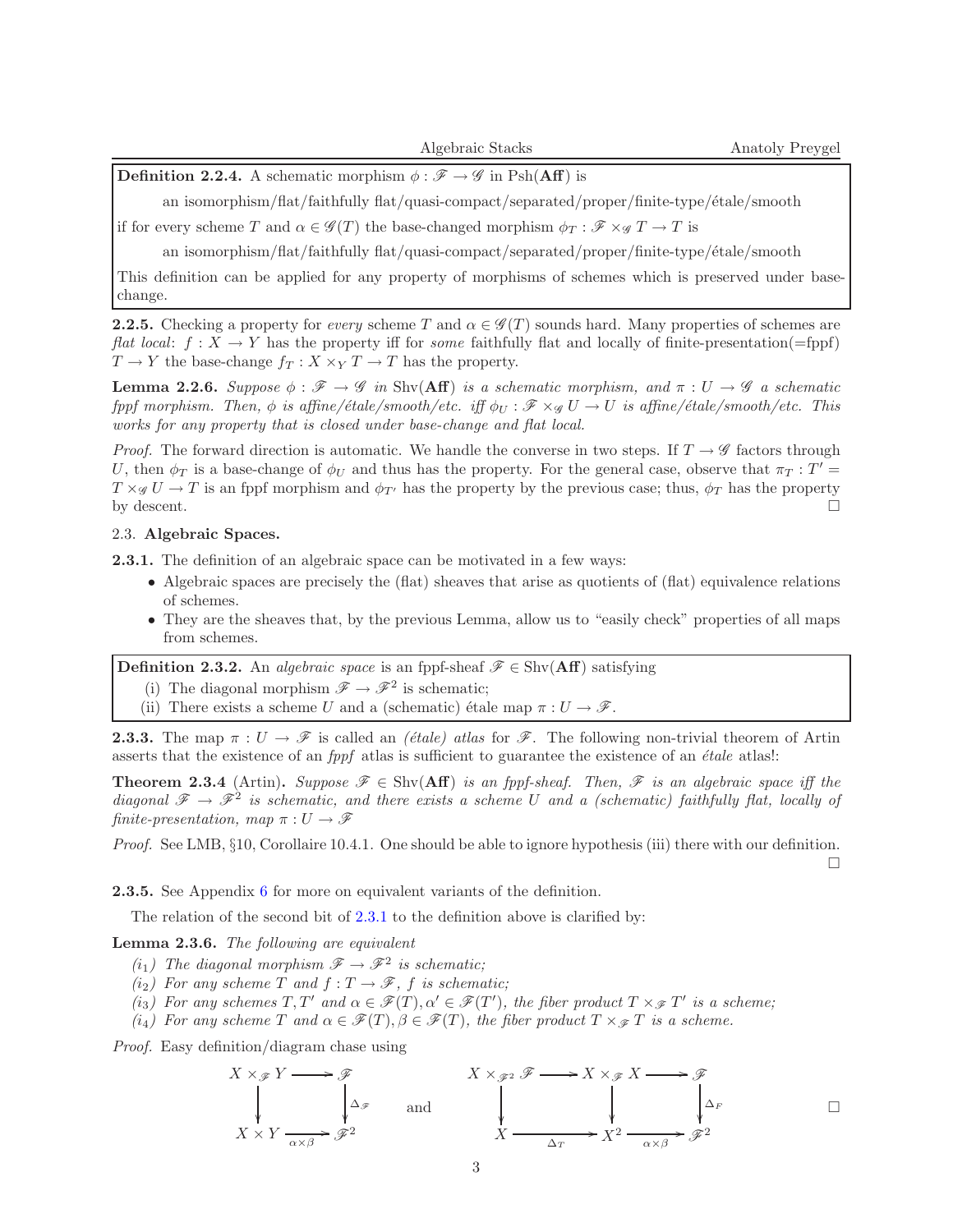**2.3.7. Exercise.** Use similar arguments to prove the following: Suppose  $\mathscr{F} \to \mathscr{G}$  is a morphism of presheaves, such that  $\mathscr{G} \to \mathscr{G}^2$  is schematic. Then, the following are equivalent:

- (a)  $\mathscr{F} \to \mathscr{F}^2$  is schematic;
- (b)  $\mathscr{F} \to \mathscr{F} \times_{\mathscr{G}} \mathscr{F}$  is schematic.

(Hint: Consider the factorization  $\mathscr{F} \to \mathscr{F} \times_{\mathscr{G}} \mathscr{F} \to \mathscr{F}^2$ , and prove that  $\mathscr{F} \times_{\mathscr{G}} \mathscr{F} \to \mathscr{F}^2$  is schematic and that its diagonal is schematic (in fact an isomorphism).)

<span id="page-3-0"></span>Thanks to Lemma [2.3.6](#page-2-1) and Exercise [2.3.7](#page-2-2) the following seemingly limited Lemma will become amazingly useful:

Lemma 2.3.8. The class of schematic monomorphisms of sheaves satisfies for descent. That is, the assignment

$$
\text{ob}(T) = \left\{ \text{Diagrams of sheaves} \begin{array}{c} \mathscr{F} \\ \hline \\ T \end{array} \right\} \text{ with } \phi \text{ a schematic monomorphism} \right\}
$$

 $mor(T) = {Sheaf morphisms over T}$ 

defines an fppf-sheaf in the appropriate sense (i.e., a version of Definition [3.1.3](#page-6-0) for sheaves of categories).

Proof. Only effectivity is an issue, and we will reduce it to the similar statement in Lemma [5.0.6.](#page-14-0) Suppose  $\mathscr{F} \to \mathscr{G}$  is a sheaf map over T, and  $T' \to T$  an fppf cover so that  $\mathscr{F} \times_T T' = \mathscr{F}_{T'} \to \mathscr{G}_{T'} = G \times_T T'$  is a schematic monomorhpism. Then, for every  $U \rightarrow \mathscr{G}$  we have a diagram

$$
(U \times_g \mathcal{F})_{T'} = (U \times_g \mathcal{F}) \times_T T' \longrightarrow \mathcal{F}_{T'}
$$
  
\nand its base changes  $-\times_T T'$   
\n
$$
U_{T'} = U \times_T T' \longrightarrow \mathcal{G}_{T'}
$$
  
\n
$$
U_{T'} = U \times_T T' \longrightarrow \mathcal{G}_{T'}
$$

Since  $\mathscr{F}_{T'} \to \mathscr{G}_{T'}$  was a schematic monomorphism,  $(U \times_{\mathscr{G}} \mathscr{F})_{T'}$  is a scheme and  $(U \times_{\mathscr{G}} \mathscr{F})_{T'} \to U_{T'}$  is a monomorphism of schemes. Thus we can apply Lemma [5.0.6](#page-14-0) to conclude that that  $U \times_{\mathscr{G}} \mathscr{F} \to U$  is also a monomorphism of schemes. So,  $\mathscr{F} \to \mathscr{G}$  is a schematic monomorphism as desired.

<span id="page-3-1"></span>2.4. Proofs of Key Properties. Here's a first application of the preceding Lemma:

**Corollary 2.4.1.** Suppose  $\mathscr F$  is an fppf-sheaf, U a scheme, and  $\pi: U \to \mathscr F$  a surjection of fppf-sheaves such that  $U \times_{\mathscr{F}} U$  is a scheme and  $U \times_{\mathscr{F}} U \to U$  is fppf. (This is satisfied, for instance, if  $\pi$  is schematic and fppf.) Then,  $\mathscr F$  is an algebraic space.

*Proof.* First we prove that the diagonal  $\mathscr{F} \to \mathscr{F}^2$  is schematic. Suppose T is a scheme and  $T^2 \to \mathscr{F}^2$  a morphism. Since  $\pi$  is a surjection, there is an fppf cover  $T' \to T$  such that  $(T')^2 \to \mathscr{F}^2$  factors through  $U^2$ :



Then,  $T' \times_{\mathscr{F}^2} \mathscr{F} \to T$  is a monomorphism of schemes, it is the pullback of  $U \times_{\mathscr{F}} U$ . By Lemma [2.3.8](#page-3-0) (or the underlying Lemma [5.0.6\)](#page-14-0), this shows that  $T \times_{\mathscr{F}^2} \mathscr{F} \to T$  is a monomorphism of schemes. So,  $\mathscr{F} \to \mathscr{F}^2$ is schematic.

Now,  $\pi$  is automatically schematic and we'd like to apply Lemma [2.2.6](#page-2-3) to  $\pi: U \to \mathscr{F}$  to conclude that  $\pi$ is fppf but we of course can't since the assumption there is that  $\pi : U \to \mathscr{G}$  is a schematic fppf morphism". We note that the only place in the proof of Lemma [2.2.6](#page-2-3) where we use this is to obtain the existence of  $T' \to T$  fppf such that  $T' \to \mathscr{G}$  factors through U." For this, it suffices that  $\pi$  is a surjection of fppf-sheaves. This completes the proof.  $\square$ 

<span id="page-3-2"></span>Corollary 2.4.2. Algebraic spaces are closed under fiber products.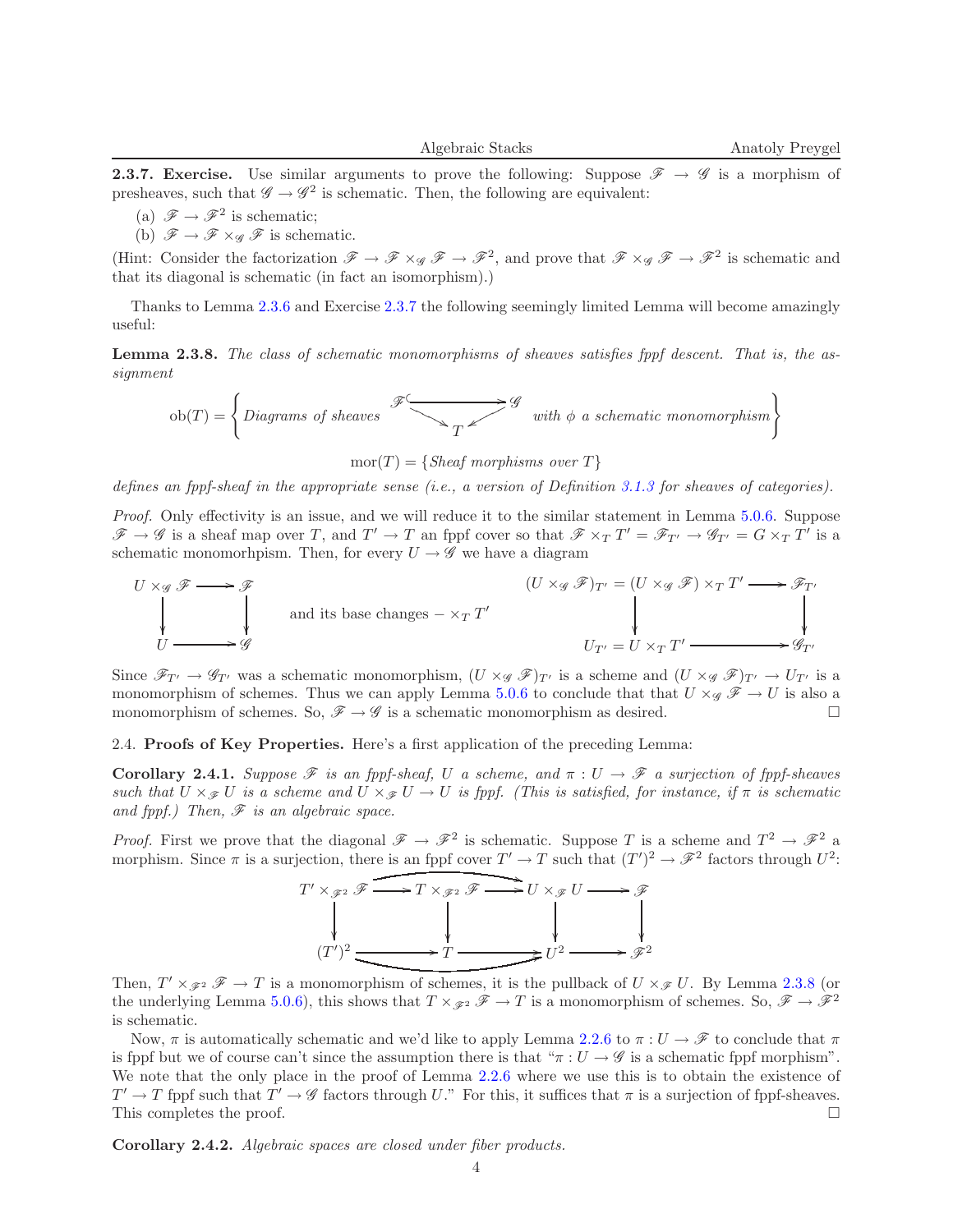*Proof.* Suppose  $\mathscr{F}, \mathscr{F}' \to \mathscr{G}$  are maps of algebraic space, and  $U \to \mathscr{F}, U' \to \mathscr{F}'$  schematic fppf morphisms from schemes. Then,  $U \times_{\mathscr{G}} U' \to U \times_{\mathscr{G}} \mathscr{F}'$  and  $U \times_{\mathscr{G}} \mathscr{F}' \to \mathscr{F} \times_{\mathscr{G}} \mathscr{F}'$  are both base-changed from schematic fppf maps, so that their composite  $U \times_{\mathscr{G}} U' \to \mathscr{F} \times_{\mathscr{G}} \mathscr{F}'$  is schematic and fppf. Since  $\mathscr{G}$  is an algebraic space,  $U \times_{\mathscr{G}} U'$  is a scheme. Applying Corollary [2.4.1,](#page-3-1) we conclude that  $\mathscr{F} \times_{\mathscr{G}} \mathscr{F}'$  is an algebraic space.  $\Box$ 

With Lemma  $2.3.8$  under our belt, the following key Lemma is (deceptively?) simple:

**Lemma 2.4.3.** Suppose  $T \to S$  is an fppf morphism of schemes, and  $\mathscr{F} \to S$  a morphism of fppf-sheaves. Then,  $\mathscr{F}_T = \mathscr{F} \times_S T$  is an algebraic space iff  $\mathscr{F}$  is.

*Proof.* Note that applying  $-\times_S T$  to  $\mathscr{F} \to \mathscr{F} \times_S \mathscr{F}$  yields  $\mathscr{F}_T \to \mathscr{F}_T \times_T \mathscr{F}_T$ . Each of these is a monomor-phism. Thus, by Exercise [2.3.7](#page-2-2) and Lemma [2.3.8,](#page-3-0)  $\mathscr{F} \to \mathscr{F}^2$  is schematic iff  $\mathscr{F}_T \to \mathscr{F}_T^2$  is.

The property of being a schematic fppf morphism is preserved under base change and composition. If  $\pi: U \to \mathscr{F}$  is an fppf morphism from a scheme, then the base-change  $U \times_S T \to \mathscr{F}_T$  is as well; thus if  $\mathscr{F}$  is an algebraic space, then  $\mathscr{F}_T$  is as well. Conversely if  $\pi': V \to \mathscr{F}_T$  is an fppf morphism from a scheme, then the composite  $V \to \mathscr{F}_T \to \mathscr{F}$  is as well; so, if  $\mathscr{F}_T$  is an algebraic space, then  $\mathscr{F}$  is as well.

**Definition 2.4.4.** A morphism  $\phi : \mathscr{F} \to \mathscr{G} \in \text{Shv}(\mathbf{Aff})$  is representable or an relative algebraic space if for all schemes S and morphisms  $S \to \mathscr{G}$  the fiber product  $\mathscr{F} \times_{\mathscr{G}} S$  is an algebraic space.

<span id="page-4-0"></span>**2.4.5. Exercise.** Suppose  $\mathscr G$  is an algebraic space and  $\mathscr F \to \mathscr G$  a morphism of sheaves. Then,  $\mathscr F \to \mathscr G$  is a relative algebraic space iff  $\mathscr F$  is an algebraic space. (Hint: One direction follows from Corollary [2.4.2.](#page-3-2) The other follows by taking an atlas  $U \to \mathscr{G}$  and considering  $\mathscr{F}_U \to \mathscr{F}$ .)

**Corollary 2.4.6.** Suppose  $\mathscr{F} \to \mathscr{G}$  a map of sheaves and  $\mathscr{G}' \to \mathscr{G}$  a schematic fppf morphism. Then,  $\mathscr{F} \to \mathscr{G}$  is a relative algebraic space iff  $\mathscr{F}' = \mathscr{F} \times_{\mathscr{G}} \mathscr{G}' \to \mathscr{G}'$  is a relative algebraic space.

Proof. Here's a helpful commutative diagram with everything in sight cartesian



 $\Rightarrow$  is a tautology. We prove  $\Leftarrow$ : Suppose  $S \rightarrow \mathscr{G}$  is a morphism of schemes. Setting  $T = S \times_{\mathscr{G}} \mathscr{G}'$ , we have that  $T \to S$  is an fppf morphism and  $\mathscr{F}_T = \mathscr{F}' \times_{\mathscr{G}'} T$  is an algebraic space. So, by the previous Lemma  $\mathscr{F}_S$ is an algebraic space.

In light of descent for fppf-sheaves, this admits the following restatement:

<span id="page-4-1"></span>Corollary 2.4.7. The assignment

 $T \mapsto \{Relative \ algebraic \ spaces \ over \ T\}$ 

satisfies fppf descent (i.e., it is an fppf-sheaf in the language of the next section). If we only consider it on algebraic spaces (in particular, schemes) T, then the word "relative" may be dropped by Exercise [2.4.5.](#page-4-0)

Finally, we hint at another way of thinking of the role of algebraic spaces:

Corollary 2.4.8. There is a bijection

$$
\left\{\n\begin{array}{c}\n\text{Schematic surjections of fppf-sheaves} \\
U \rightarrow \mathcal{F}, \text{ with } U \text{ a scheme}\n\end{array}\n\right\} \longleftrightarrow \left\{\n\begin{array}{c}\n\text{Equivalence relations in schemes} \\
R \longrightarrow U\n\end{array}\n\right\}
$$

Algebraic spaces can thus be described as precisely those fppf-sheaves arising as quotients of étale (or fppf) equivalence relations.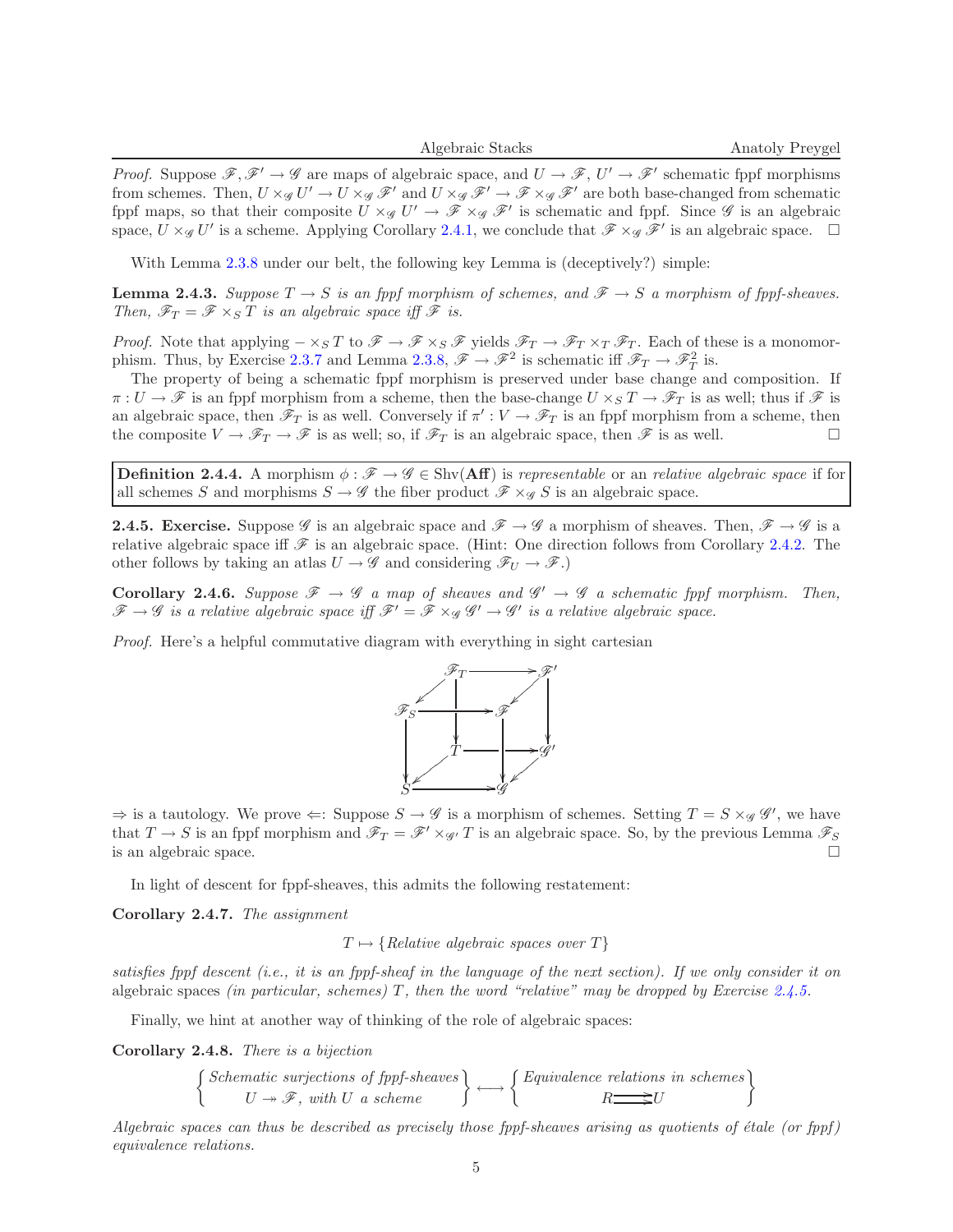*Proof.* Given a surjection  $\pi : U \to \mathscr{F}$ , the corresponding equivalence relation has graph  $R = U \times_{\mathscr{F}} U$ . Conversely, given an equivalence relation we set  $\mathscr F$  to be the quotient sheaf. It is an exercise to show that then  $U \to \mathscr{F}$  is a surjection of fppf-sheaves and  $U \times \mathscr{F} U = R$ , so that Corollary [2.4.1](#page-3-1) implies that  $\mathscr{F}$  is an algebraic space. It is an exercise to show that these assignments are inverse to one another. You may find the following Exercise helpful.

**2.4.9. Exercise.** Suppose  $\pi: U \to \mathscr{F}$  is an atlas of an algebraic space,  $R = U \times_{\mathscr{F}} U$ . Then, for a scheme  $T,$ 



where  $f_1 \sim f_2$  for  $f_i: T_i \to U$  iff there is a common refinement  $T' \to T_1, T_2$  such that  $f \times g|_{T'}: (T')^2 \to U^2$ factors through R. This can be viewed as the sheafification of  $T \mapsto U(T)/\sim_{R(T)}$ , where we view  $R(T) \subset$  $U(T)^2$  as the graph of an equivalence relation on  $U(T)$ .

(Hints: With the dotted line, the square should be Cartesian. The universal property of fiber products implies that coeq  $\{R(T) \longrightarrow \mathscr{F}(T)\} \longrightarrow \mathscr{F}(T)$  is injective. Now use that  $\mathscr{F}$  is a sheaf and  $\pi$  a surjection of sheaves.)

# 3. STACKS

#### <span id="page-5-0"></span>References.

- For background on classical faithfully flat descent, see e.g., Milne (Étale Cohomology).
- For details on the correct way to deal with "presheaves of groupoids" (i.e., categories fibered in groupoids), see something like Vistoli's notes.
- Laumon–Moret-Bailly (Champs Algébriques). Not exactly a concise reference, but reasonably comprehensive. Ch. 10 covers Artin's theorem that fppf atlases suffice.
- $\star\star\star$  Vistoli's Appendix to [Intersection theory on algebraic stacks and on their moduli](http://www.springerlink.com/index/L8568034M5747385.pdf) spaces. A wonderful intro/summary, but careful: for it an algebraic stack is a Deligne-Mumford stack, and repre $sentable = schematic.$

Stacks address the following two issues:

**Example 3.0.10** (Non-example). Taking an algebraic space with flat atlas  $\pi: U \to \mathscr{F}$  to the flat equivalence relation  $R = U \times_{\mathcal{F}} U \subset U^2$  defines (ignoring minor technicalities) a bijection

$$
\left\{\begin{array}{c}\text{Alg. space }\mathscr{F} \\ \text{w/(flat) atlas }\pi:U\to\mathscr{F}\end{array}\right\} = \left\{\begin{array}{c}\text{Flat equiv. relation} \\ p_1,p_2:R\to U\end{array}\right\}
$$

But, this fact depends crucially on the fact that we are dealing with equivalence relations and not taking quotients with "stabilizers": There is no our fiber product construction can give us anything else. Indeed, if we try to carry out a more general type of quotient in sheaves of sets

$$
*/G = \operatorname{colim}\left\{*\overset{\underbrace{\Longleftrightarrow}G}{\Longleftrightarrow}G\overset{\underbrace{\Longleftrightarrow}G}{\Longleftrightarrow}G^2\overset{\underbrace{\Longleftrightarrow}G}{\Longleftrightarrow}\cdots\right\}^{\text{et-sh}} = *
$$

One cannot recover the defining group(oid) from a presentation:

$$
\begin{array}{ccc}\n\ast & \xrightarrow{\text{max}} & \ast \\
\downarrow & & \downarrow \\
\ast & \xrightarrow{\text{max}} & \ast & \searrow \\
\ast & \xrightarrow{\text{max}} & \ast & \searrow \\
\end{array}
$$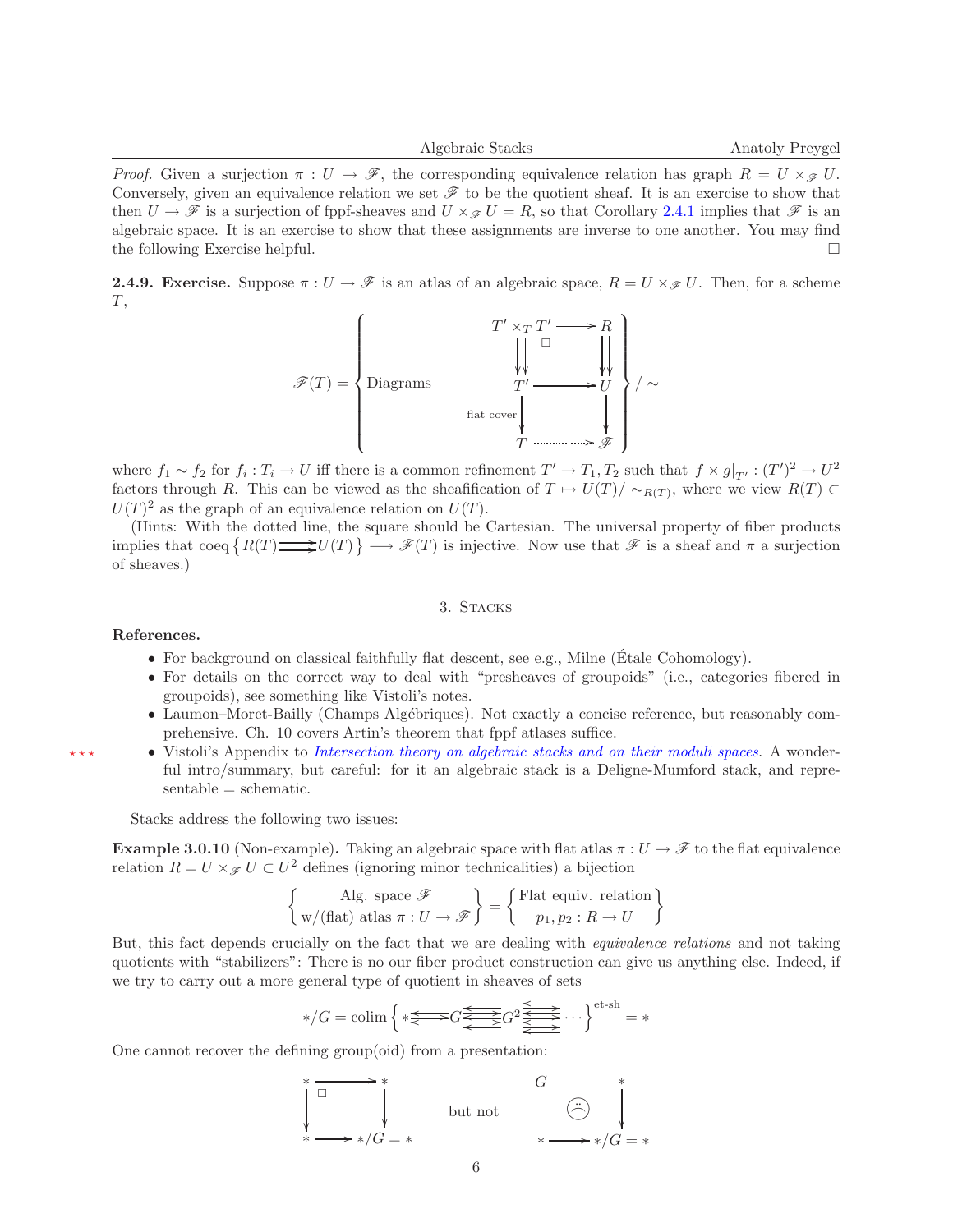Example 3.0.11 (Non-example). Plenty of moduli problems that involve classifying objects that naturally have automorphisms have the following issue: The presheaf of isomorphism classes of objects do not form sheaves (e.g., the example of line bundles from the introduction). Sheafifying will tend to lose some geometric meaning (for example, deformation theoretic computations), or at least not result in an algebraic space often enough. In other words, unlike algebraic spaces (or more general sheaves of sets), stacks do not merely have better formal properties but admit many natural examples.

Stacks resolve this by extending the above gluing context  $+$  "geometric object" picture:



3.1. Sheaves of Groupoids. For convenience and readability, I'm going to be intentionally sloppy about the correct notion of a sheaf of groupoids. In particular, I'll pretend that it is actually a functor  $T \mapsto \mathscr{F}(T)$ , etc. rather than a more correct variant like a "lax 2-functor" or a "category fibered in groupoids over Aff". The details can be found in excruciating detail in e.g., Vistoli's article.

**3.1.1.** A groupoid is a (small) category in which every morphism is invertible. Groupoids form a 2-category: In addition to functors, there are also natural transformations. One important consequence is that if  $F: \mathcal{C} \to$  $D$  is a functor between groupoids, one almost never wants to ask that  $F$  literally have an inverse, instead one wants to ask that  $F$  be an *equivalence of categories*.

3.1.2. There is a fully faithful embedding of the category of sets (as a 2-category with no 2-morphisms) into the 2-category of groupoids: Every set may be regarded as a groupoid with no non-identity morphisms. Conversely, a groupoid is equivalent to a set (its set of components) iff it contains no non-identity automorphisms.

<span id="page-6-0"></span>**Definition 3.1.3.** There is a 2-category of presheaves of groupoids,  $Psh^{Gpd}(Aff) \stackrel{\text{def}}{=} \text{Fun}(Aff^{op}, Gpd)$ (suitably interpreted–pullbacks are functorial only up to natural transformation), containing the category Psh(Aff) as a full subcategory. A (1-)morphism  $\phi : \mathscr{F} \to \mathscr{G}$  is the data of, for each  $T \in Aff$ , a functor  $\phi(T): \mathscr{F}(T) \to \mathscr{G}(T)$  satisfying the following functoriality: For any map  $f: T \to T' \in \mathbf{Aff}$ , there exists a natural isomorphism  $\phi(T) \circ f^* \Rightarrow f^* \circ \phi(T')$  so that



commutes up to this natural isomorphism.

A morphism  $\phi : \mathscr{F} \to \mathscr{G}$  is said to be an *equivalence* if  $\phi(T) : \mathscr{F}(T) \to \mathscr{G}(T)$  is an equivalence of categories for all  $T \in Aff$ .

Example 3.1.4. A motivat(ing/ional) example is the following: Define the presheaf of groupoids QCoh by  $X \mapsto \text{QCoh}(X)^{iso}$ , where the superscript denotes that we throw out all non-invertible morphisms (to get a groupoid). It is easy to see that we one can "glue" morphisms of sheaves, and even quasi-coherent sheaves themselves, from data defined on a Zariski open cover. The theory of faithfully flat descent extends this to fppf covers, and (in the language of the following definition) states that QCoh is an example of an fppf-sheaf of groupoids.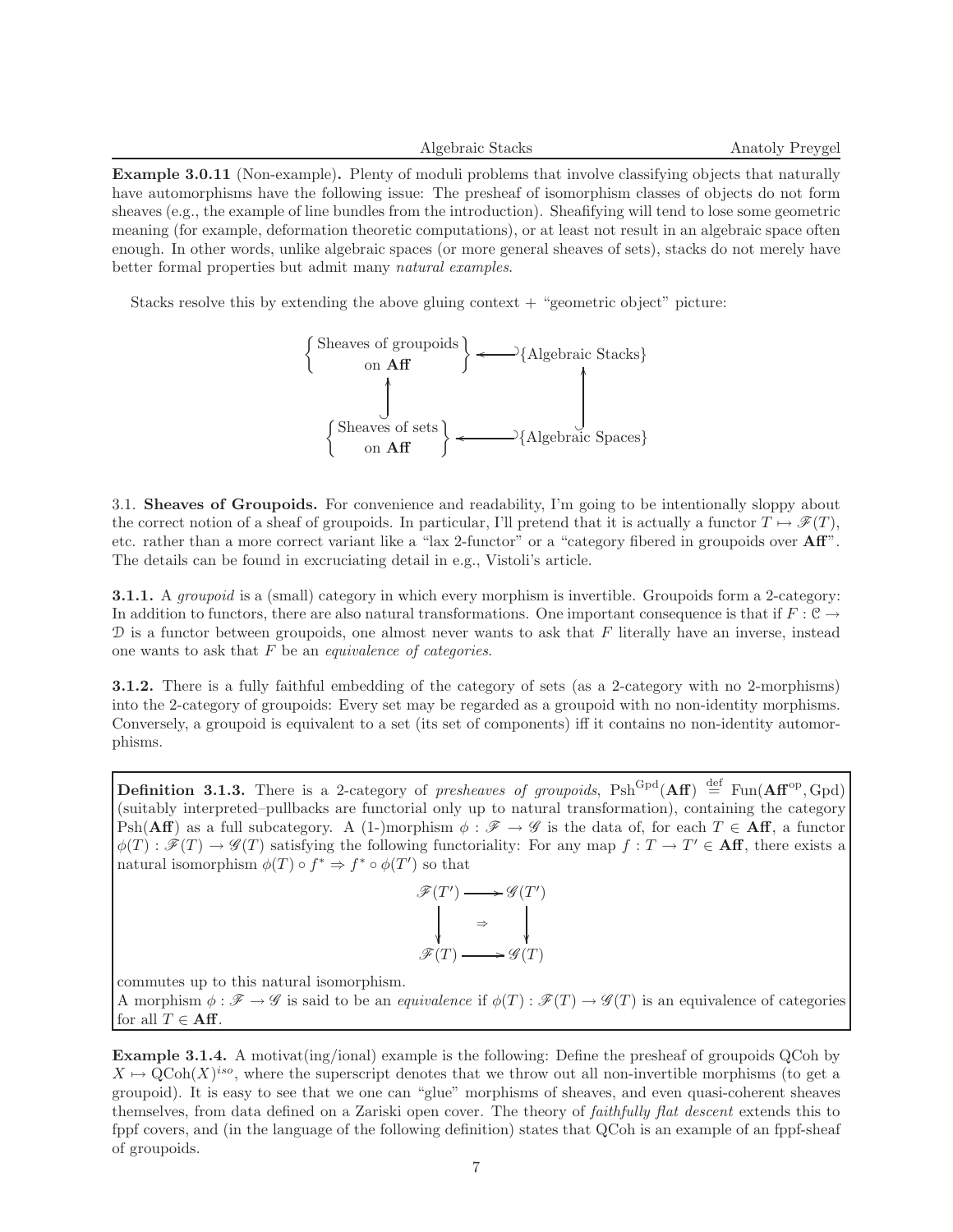**Definition 3.1.5.** A presheaf  $\mathscr{F} \in \text{Psh}^{\text{Gpd}}(\mathbf{Aff})$  is a (flat) sheaf if for every (flat) covering morphism  $\pi: U \to X$  the natural map

 $\mathscr{F}(X) \to \text{Hom} \left( \text{hocolim} \left\{ \cdots \right\}, \mathscr{F} \right) = \text{holim} \left\{ \mathscr{F}(U) \text{ and } U \times_X U \text{ in } U \times_X U \times_X U \right\}$ 

is an *equivalence of categories*. We denote by  $Shv^{Gpd}(\mathbf{Aff})$  the full subcategory spanned by the sheaves. Here, hocolim and holim are certain appropriate 2-categorical notions of colimits and limits. Rather than go into generalities, we will give explicit constructions.

<span id="page-7-0"></span>**Construction 3.1.6.** With  $\mathscr{F}, \pi : U \to X$  as above, the category holim  $\{\cdots\}$  admits the following description:

ob holim 
$$
\{\cdots\} = \begin{cases} \alpha \in \text{ob } \mathscr{F}(U), \text{ and an iso. } \phi : p_1^* \alpha \simeq p_2^* \alpha \\ \text{satisfying } p_{13}^* (\phi) = p_{23}^* (\phi) \circ p_{12}^* (\phi) \end{cases}
$$
  
Hom<sub>holim</sub> $\{\cdots\} ((\alpha, \phi), (\alpha', \phi')) = \begin{cases} \text{(Iso)morphisms } \psi : \alpha \to \alpha', \text{ intertwining} \\ \phi, \phi', \text{ i.e., s.t. } p_2^* (\psi) \circ \phi = \phi' \circ p_1^* (\psi) \end{cases}$ 

where  $p_i: U \times_X U \to U$ ,  $i = 1, 2$ , and  $p_{ij}: U \times_X U \times_X U \to U \times_X U$ ,  $(i, j) \in \{(1, 2), (1, 3), (2, 3)\}$ , are the projections. This is just the classical *category of descent data*. It is a groupoid since  $\alpha \to \alpha'$  intertwines  $\phi, \phi'$ iff its inverse  $\alpha' \to \alpha$  does.

3.1.7. Now, the sheaf condition can be described in two steps (as it usually is classically):

• The functor is *fully faithful*: This is equivalent to a sheaf condition on the presheaves of isomorphisms (i.e., that we can uniquely patch together isomorphisms from local data).

Explicitly: For any  $\alpha, \beta \in \mathcal{F}(X)$ , fully faithfulness asks that the natural map

 $\text{Hom}_{\mathscr{F}(X)}(\alpha,\beta) \to \text{Hom}_{\text{holim}\{\cdots\}}((\pi^*\alpha,\text{id}_{\pi^*_{U^2/X}\alpha}),(\pi^*\beta,\text{id}_{\pi^*_{U^2/X}\alpha}))$ 

be a bijection. Writing out the definition we obtain

$$
\begin{aligned} \operatorname{Hom}_{\text{holim}\{\cdots\}}((\pi^*\alpha, \operatorname{id}_{\pi^*_{U^2/X}\alpha}),(\pi^*\beta, \operatorname{id}_{\pi^*_{U^2/X}\alpha}))\\ &= \operatorname{equaliz}\left\{\ \operatorname{Hom}_{\mathscr{F}(U)}(\pi^*\alpha, \pi^*\beta)\frac{\frac{p_1^*(-)}{p_2^*(-)}}{\frac{p_2^*(-)}{p_2^*(-)}}\operatorname{Hom}_{\mathscr{F}(U\times_XU)}(\pi^*_{U^2/X}\alpha, \pi^*_{U^2/X}\beta)\right\} \end{aligned}
$$

Defining the presheaf  $\text{Isom}_X(\alpha, \beta)$  of sets on  $\text{Aff}/X$  by

$$
(f: T \to X) \mapsto \text{Isom}_X(\alpha, \beta)(T \to X) \stackrel{\text{def}}{=} \text{Hom}_{\mathscr{F}(T)}(f^* \alpha, f^* \beta)
$$

we have thus shown that fully faithfulness is a sheaf condition on this presheaf.

• The functor is *essentially surjective*: This is what's usually known as "effectivity of descent."

Example 3.1.8. (Variants of) faithfully flat descent provides the following examples of fppf-sheaves of groupoids (in fact, all but the last two are fpqc-sheaves):

- Quasi-coherent sheaves:  $QCoh(T)$  is the groupoid of quasi-coherent sheaves on T and isomorphisms. This is the prototypical result. In applications to the below, it is useful to know that we also have descent for morphisms that are not necessarily isomorphisms. (Vistoli, Theorem 4.23)
- Affine morphisms:  $\mathbf{Sch}^{\text{Aff}}(T)$  is the groupoid of affine morphisms  $T' \to T$  and T-isomorphisms. This follows from QCoh since an affine morphism is determined by a quasi-coherent sheaf of algberas. The underlying quasi-coherent sheaf and the extra structure maps all satisfy descent, and the algebra axioms may be checked after faithfully flat base change. (Vistoli, Theorem 4.33)
- Affine morphisms w/G-action:  $GSch<sup>Aff</sup>(T)$  is the groupoid of affine morphisms  $T' \to T$  together with  $G$ -action on  $T'$  as  $T$ -scheme, and  $G$ -equivariant isomorphisms over  $T$ . This is analogous to the above case.
- Polarized projective morphisms:  $\text{Sch}^{\text{PProj}}(T)$  is the groupoid of pairs  $(T' \to T, \mathscr{L})$  where  $\mathscr L$  is a relatively ample line bundle over  $T'$ . This follows from QCoh since a polarized projective morphism is determined by a certain graded quasi-coherent sheaf of algebras generated in degree 1. (Vistoli, Theorem 4.38)
- Vector bundles of rank n:  $Vect_n(T)$  is the groupoid of vector bundles on T and isomorphims. This follows from QCoh since it is a full subcategory, and being a vector bundle of rank  $n$  is fppf local.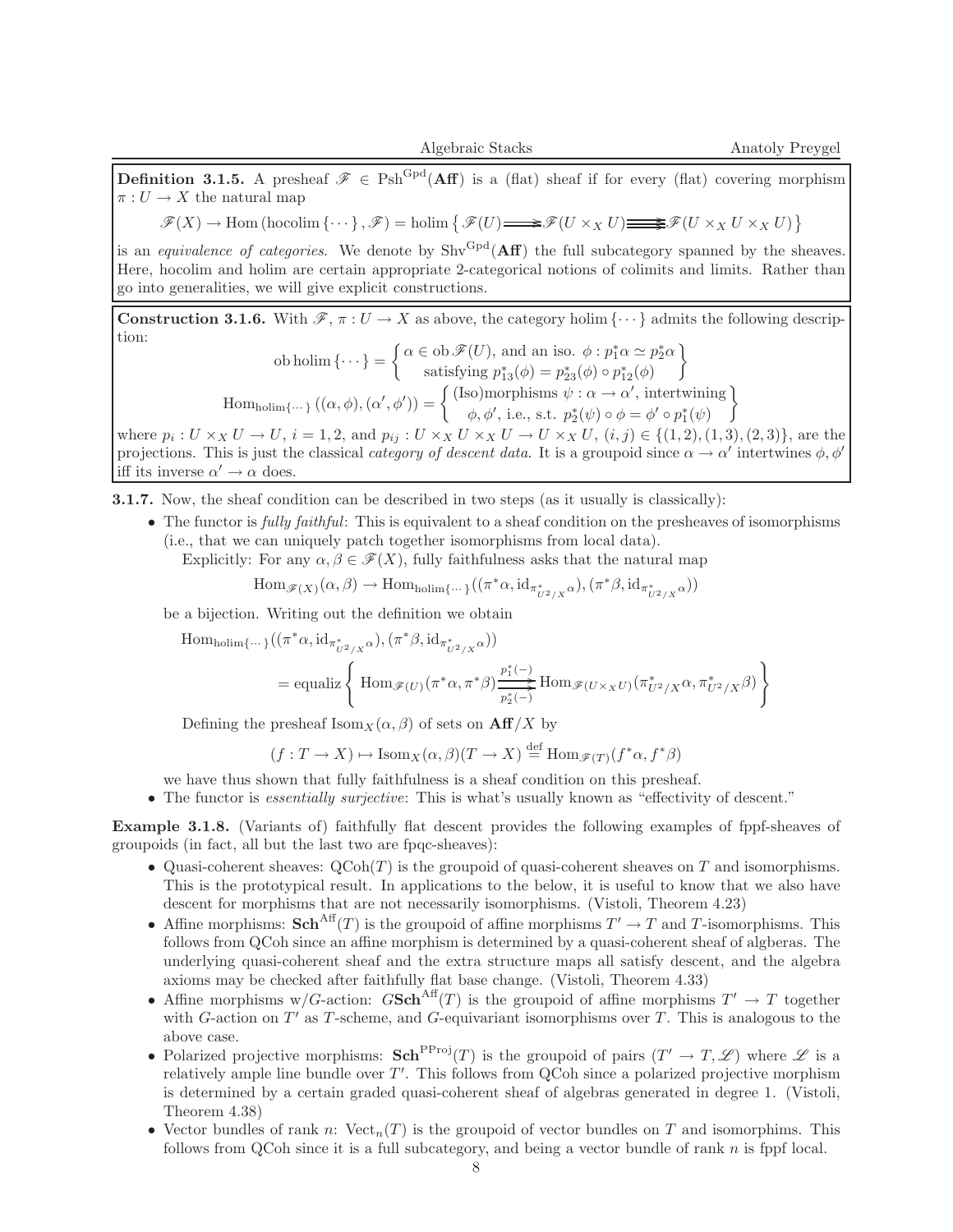- (Non-Example) Arbitrary morphisms of schemes:  $\text{Sch}(T)$  is the groupoid of morphisms of schemes  $T' \to T$  and T-isomorphisms. This is not a sheaf, since the natural functor is fully faithful but not an equivalence. However, only half the sheaf condition fails. The functor of Defn. [3.1.6](#page-7-0) is fully faithful, it just need not be essentially surjective. Moreover, it remains fully faithful if we include non-invertible morphisms. (Vistoli, Prop. 4.31)
- Arbitrary morphisms of algebraic spaces:  $\text{AlgSp}((T))$  is the groupoid of morphisms of algebraic spaces  $T' \rightarrow T$  and T-isomorphisms. As mentioned in Corollary [2.4.7](#page-4-1) this is a sheaf.

## 3.2. Fiber product.

**Construction 3.2.1.** Given  $f : \mathcal{F} \to \mathcal{G}$  and  $f' : \mathcal{F}' \to \mathcal{G}$ , the (2-)fiber product  $\mathcal{F} \times_{\mathcal{G}} \mathcal{F}'$  may be described by:  $ob(\mathscr{F} \times_{\mathscr{G}} \mathscr{F}')(T) = \begin{cases} \alpha \in \mathscr{F}(T), \alpha' \in \mathscr{F}'(T) \\ \vdots \\ \alpha' \in \mathscr{F}'(\alpha) \in \mathscr{G}'(\alpha) \end{cases}$ and an iso.  $\phi: f(a) \simeq f'(a') \in \mathscr{G}(T)$  $\mathcal{L}$  $mor(\mathscr{F} \times_{\mathscr{G}} \mathscr{F}')(T)((\alpha, \alpha', \phi), (\beta, \beta', \varphi)) = {\text{Maps } \alpha \to \beta, \alpha' \to \beta' \text{ intertwining } \phi \text{ and } \varphi}$ 

**Remark 3.2.2.** Suppose  $\mathscr{F}, \mathscr{F}'$  and  $\mathscr{G}$  are sheaves of groupoids. Unraveling the above definitions, one can show that  $\mathscr{F} \times_{\mathscr{G}} \mathscr{F}'$  is also a sheaf.

**Remark 3.2.3.** Suppose that  $\mathscr F$  and  $\mathscr F'$  are presheaves of sets. Then, there are no non-identity maps  $\alpha \to \beta \in \mathscr{F}(T), \ \alpha' \to \beta' \in \mathscr{F}'(T)$  and thus no non-identity maps in  $(\mathscr{F} \times_{\mathscr{G}} \mathscr{F}')(T)$ . So, if  $\mathscr{F}$  and  $\mathscr{F}'$  are sheaves of sets, then so is  $\mathscr{F} \times_{\mathscr{G}} \mathscr{F}'$ . If  $\mathscr{G}$  is also a sheaf of sets, it is clear that the fiber product in  $Psh^{Gpd}$ recovers the usual fiber product in Psh (of sets).

<span id="page-8-2"></span>**Example 3.2.4.** Suppose X is a sheaf of sets and  $\alpha, \beta \in \mathcal{F}(X)$ . Consider first the fiber product<sup>[1](#page-8-0)</sup>

<span id="page-8-1"></span>

The above tells us  $X \times_{\mathscr{F}} X$  is a sheaf of sets, and that

$$
(X \times_{\mathcal{F}} X)(T) = \{f, g \in X(T), \text{and an iso. } \phi : f^* \alpha \simeq g^* \beta\}
$$

Now, consider the fiber product

$$
X \times_{\mathscr{F}^2} \mathscr{F} \longrightarrow \mathscr{F}
$$
  
\n
$$
\downarrow \qquad \qquad \downarrow \qquad \searrow
$$
  
\n
$$
X \xrightarrow{(\alpha, \beta)} \mathscr{F}^2
$$

By a 2-categorical version of Lemma [2.3.6,](#page-2-1) there is an equivalence  $X^2 \times_{\mathscr{F}^2} \mathscr{F} \simeq X \times_{\mathscr{F}} X$  so that

$$
X\times_{\mathscr{F}^2}\mathscr{F}\simeq X\times_{X^2}(X\times_{\mathscr{F}}X) \qquad \text{and} \qquad (X\times_{\mathscr{F}^2}\mathscr{F})(T)=\{f\in X(T), \text{and an iso }\phi: f^*\alpha\simeq f^*\beta\}.
$$

so that  $X \times_{\mathscr{F}2} \mathscr{F}$  is precisely the presheaf in Psh(Aff) associated to Isom $_X(a, b) \in \text{Psh}(Aff/X)$ .

(Alternatively, the above construction tells us directly that

$$
\text{ob}(X \times_{\mathscr{F}^2} \mathscr{F})(T) = \left\{ \begin{aligned} f: T \to X, \gamma \in \mathscr{F}(T) \\ \text{and an iso. } \phi: \gamma \times \gamma \simeq f^* \alpha \times f^* \beta \in \mathscr{F}(T) \times \mathscr{F}(T) \end{aligned} \right\}
$$

with morphisms given by maps  $\gamma \to \gamma'$  intertwining the isomorphisms. The inclusion of the full subcategory where  $\gamma = f^* \alpha$  and  $\phi$  is the identity on the first factor is an equivalence. This groupoid is equivalent to a set–there are no non-identity automorphisms, since the conditions force  $\gamma \to \gamma'$  to be the identity map  $f^*\alpha \to f^*\alpha$ . Then,

$$
(X \times_{\mathscr{F}^2} \mathscr{F})(T) = \{f : T \to X \text{ and an iso. } \phi : f^* \alpha \simeq f^* \beta\}
$$

as before.)

<span id="page-8-0"></span><sup>1</sup>Convention/Technicality: A "commutative square" or "Cartesian square" in this context is only so up to certain natural transformations which I promised to ignore.[↑](#page-8-1)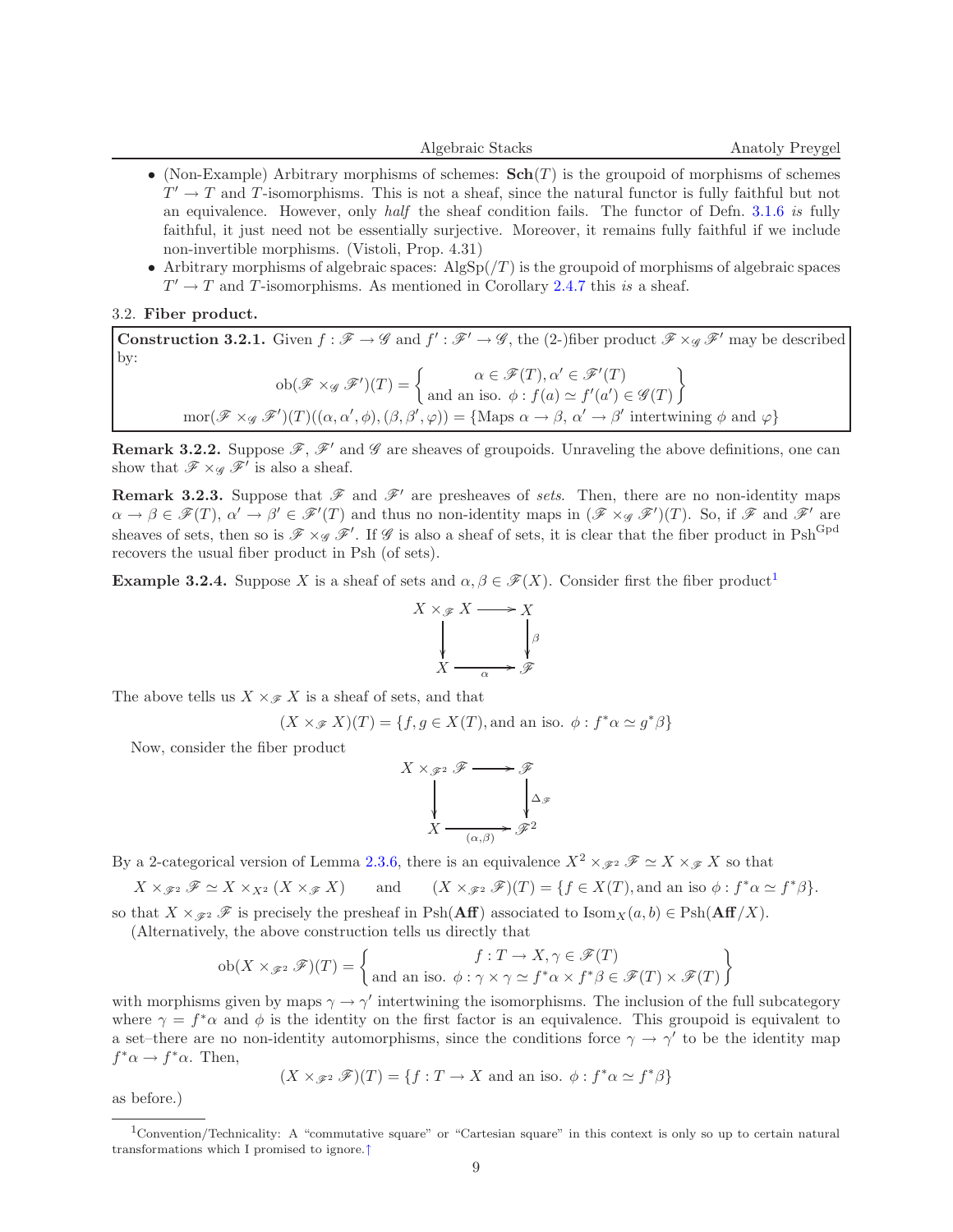3.3. Algebraic Stacks. Once we have the fiber product we may import many definitions from the world of presheaves of sets into the world of presheaves of groupoids:

**Definition 3.3.1.** Suppose  $\phi : \mathscr{F} \to \mathscr{G}$  is a morphism of presheaves of groupoids. We say that  $\phi$  is schematic(=relative scheme), resp. representable (=relative algebraic space), if for all schemes  $X$  and morphisms  $X \to \mathscr{G}$  the fiber product  $X \times_{\mathscr{G}} \mathscr{F}$  is equivalent to a sheaf of sets represented by a scheme, resp. algebraic space. In this case,  $\phi$  is quasi-compact/separated/ $\epsilon$ tale/smooth/flat/faithfully flat/etc. iff  $X \times_{\mathscr{G}} \mathscr{F} \to X$  is so (in the sense of scheme/algebraic space).

<span id="page-9-2"></span>**Definition 3.3.2.** An *algebraic stack* is an fppf-sheaf of groupoids  $\mathscr{F}$  satisfying

• The diagonal map  $\Delta_{\mathscr{F}} : \mathscr{F} \to \mathscr{F}^2$  is representable; and,

• There exists a scheme U and a (representable) smooth surjection  $\pi: U \to \mathscr{F}$ .

As with algebraic spaces, there is the following non-trivial theorem of Artin, guaranteeing the existence of a smooth at las given the existence of an *fppf* at las:

<span id="page-9-1"></span>**Theorem 3.3.3** (Artin). Suppose  $\mathscr F$  is an fppf-sheaf of groupoids. Then,  $\mathscr F$  is an algebraic stack iff the diagonal  $\mathscr{F} \to \mathscr{F}^2$  is representable, and there exists a scheme U and a (representable) faithfully flat, locally of finite-presentation,  $\pi: U \to \mathscr{F}$ .

*Proof.* See LMB,  $\S 10$ , Théorème 10.1 One should be able to ignore the extra hypotheses in (ii) there with our definition.  $\Box$ 

3.3.4. See Appendix [6](#page-15-0) for more on equivalent variants of the definition.

3.3.5. As with algebraic spaces, there is another equivalent definition of an algebraic space, together with a generalization of the fact that schemes are fpqc-sheaves:

**Proposition 3.3.6.** Suppose  $\mathscr{F} \in \text{Shv}_{\text{et}}^{\text{Gpd}}(\text{Aff})$  is an étale-sheaf. Then,  $\mathscr{F}$  is an algebraic stack (in particular an fppf-sheaf) iff the diagonal  $\mathscr{F} \to \mathscr{F}^2$  is representable, and there exists a scheme U and a (representable) smooth surjection  $\pi: U \to \mathscr{F}$ . If  $\mathscr{F} \to \mathscr{F}^2$  is, in addition, quasi-affine, then  $\mathscr{F}$  is in fact an fpqc-sheaf.

*Proof.* See Appendix [6.](#page-15-0)

**3.3.7.** The analog of Lemma [2.3.6](#page-2-1) holds in this setting. That is,  $\mathscr{F} \to \mathscr{F}^2$  representable(/schematic)  $\Leftrightarrow$  $X \times_{\mathscr{F}} Y$  is an algebraic space(/scheme) for all schemes  $X, Y \Leftrightarrow X \to \mathscr{F}$  is representable(/schematic) for all morphisms from a scheme. Using Example [3.2.4,](#page-8-2) it is not hard to show that this is also equivalent to  $\text{Isom}_X(\alpha, \beta)$  ( $\approx X \times_{\mathscr{F}^2} \mathscr{F} \to X$ ) being an algebraic space(/scheme) over X for all schemes X and  $\alpha, \beta \in \mathscr{F}(X)$ .

**3.3.8.** Lemma [2.2.6](#page-2-3) and Corollary [2.4.1](#page-3-1) continue to hold for schematic morphisms in  $\text{Shv}^{\text{Gpd}}(\text{Aff})$ . Any property which is étale-local on the source can be defined also for representable morphisms, in which case Lemma [2.2.6](#page-2-3) extends also to that context. Similarly, Corollary [2.4.1](#page-3-1) extends to the setting of representable morphisms. We'll leave the proper formulations and proofs to the reader, but special instances of the general argument will appear in the next section.

#### 4. Examples

In this section, G will be an *affine algebraic group*.

<span id="page-9-0"></span>4.1. BG.

| <b>Definition 4.1.1.</b> Define a presheaf of groupoids $BG$ by                                                              |
|------------------------------------------------------------------------------------------------------------------------------|
| $obBG(T) = {Principal G-bundles } \mathcal{P} \rightarrow T$                                                                 |
| $\text{Hom}_{BG(T)}(\mathcal{P}, \mathcal{P}') = \{G\text{-equivariant maps }\mathcal{P} \to \mathcal{P}' \text{ over } T\}$ |

Lemma 4.1.2. BG is an fppf (indeed fpqc) sheaf of groupoids.

*Proof.* Using the interpretation of principal G-bundles as sheaf-torsors, this is easy.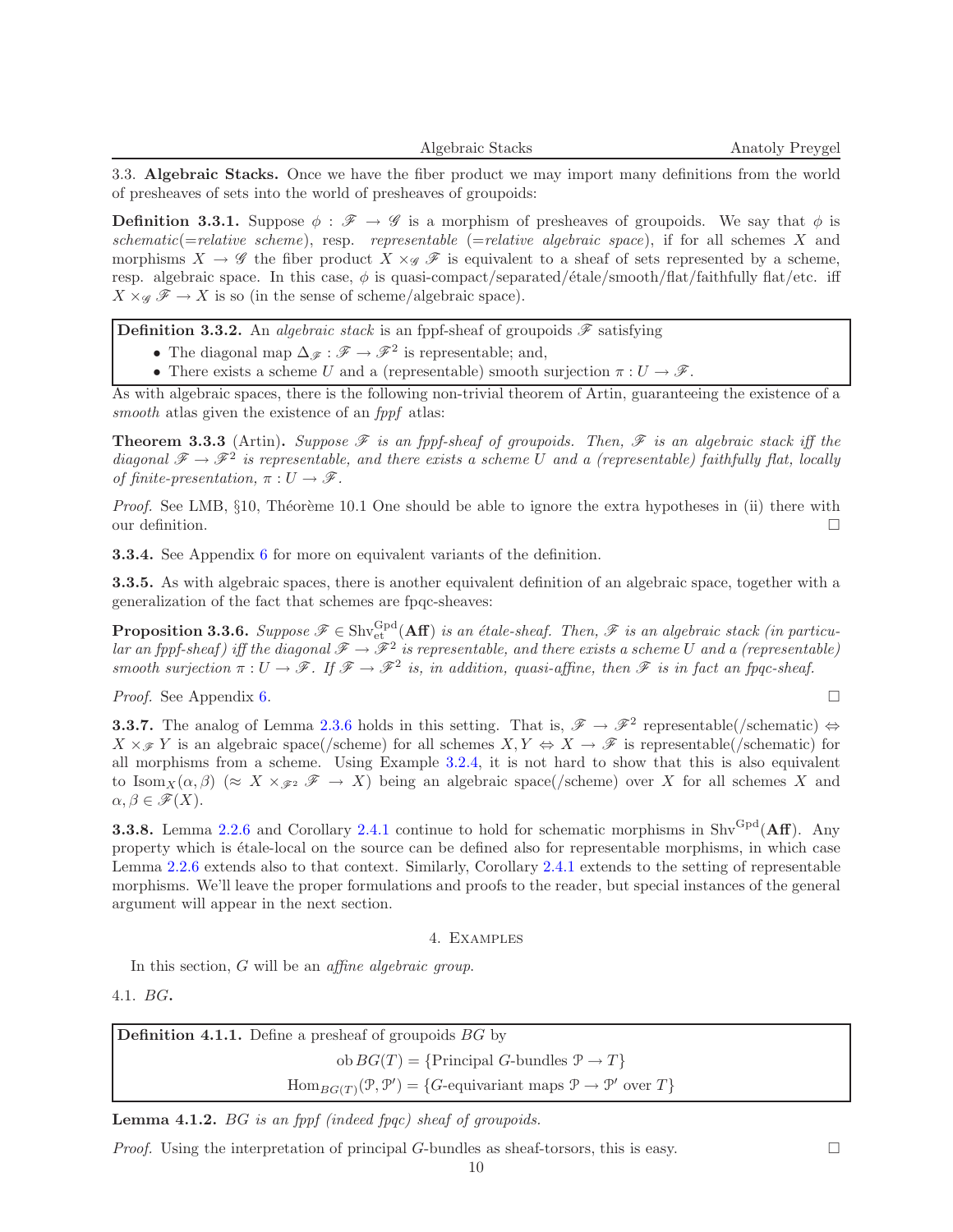The rest of  $\S 4.1$  $\S 4.1$  will be devoted to proving that  $BG$  is an algebraic stack, and explicitly computing some pullbacks.

We begin with an important special case (recall the frowny face diagram from  $\S 3$ ):

<span id="page-10-1"></span>4.1.3. The trivial G-torsor  $G \to *$  defines a map  $* \to BG$ . We claim that the following are Cartesian<sup>[2](#page-10-0)</sup>

<span id="page-10-2"></span>

Note that by Lemma [2.3.6](#page-2-1) the two claims are equivalent, and by Example [3.2.4](#page-8-2) equivalent to  $\text{Isom}_*(G, G)$ G. We can check this last claim on the functor of points, where it follows by noting that a G-equivariant map  $G \to G$  is determined by where we send id  $\in G$  and so must be right translation by some  $g \in G$ .

More generally, the trivial G-torsor  $G \times T \to T$  is always an object of  $BG(T)$  and the same argument shows that  $\text{Isom}_{T}(G \times T, G \times T) \simeq G \times T$  (via the right action of  $G \times T$ ). Note that this isomorphism depends on the choice of trivialization.

Now, we leverage this special case to the general case in a formulaic manner (compare [2.4.1\)](#page-3-1).

**4.1.4.** Suppose T is a scheme and  $\mathcal{P}, \mathcal{P}' \in BG(T)$ . We will explicitly identify  $T \times_{BG^2} BG$ , equivalently Isom $_T(\mathcal{P}, \mathcal{P}')$ , as a T-scheme.

First some notation: Set  $\mathcal{E} = \mathcal{P} \times_T \mathcal{P}'$ , so that  $\mathcal{E}$  is a principal  $G \times G$ -bundle on T. The group scheme  $G^2$  acts on the scheme G by left- and right-translation: At the functor-of-points level,  $(g_1, g_2) \cdot g = g_1 g g_2^{-1}$ . Finally, let  $(G)$ <sub> $\epsilon$ </sub> denote the associated bundle of the principal  $G^2$ -bundle  $\epsilon$  via this action on  $G$  (i.e.,  $(G)_{\mathcal{E}} = (G \times \mathcal{E})/G^2$ .

Claim.

$$
\mathrm{Isom}_T(\mathcal{P}, \mathcal{P}') \simeq (G)_{\mathcal{E}}
$$

Proof Of Claim. Since both  $\text{Isom}_T(\mathcal{P}, \mathcal{P}')$  and  $(G)_{\varepsilon}$  are fppf-sheaves, we can construct the isomorphism flat locally. For this, consider the diagram

$$
G^2 \times \text{Isom}_{\mathcal{E}}(\mathcal{P}|_{\mathcal{E}}, \mathcal{P}'|_{\mathcal{E}}) \longrightarrow \text{Isom}_{\mathcal{E}}(\mathcal{P}|_{\mathcal{E}}, \mathcal{P}'|_{\mathcal{E}}) \longrightarrow \text{Isom}_{T}(\mathcal{P}, \mathcal{P}') \longrightarrow BG
$$
  

$$
G^2 \times \mathcal{E} = \mathcal{E} \times_T \mathcal{E} \longrightarrow \mathcal{E} \longrightarrow \mathcal{E} \longrightarrow T \longrightarrow \mathcal{P} \longrightarrow BG
$$

Note that  $\mathcal{P}|_{\mathcal{E}}$  and  $\mathcal{P}'|_{\mathcal{E}}$  are trivial G-bundles, so that by [4.1.3](#page-10-1) a choice of trivialization of each yields an isomorphism Isom<sub> $\varepsilon$ </sub> $(\mathcal{P}|_{\varepsilon}, \mathcal{P}'|_{\varepsilon}) \simeq G \times \varepsilon (=G_{\varepsilon}).$  Thus, it suffices to compute the induced action of  $G_{\varepsilon}^2$ on Isom<sub> $\mathcal{E}(\mathcal{P}|_{\mathcal{E}}, \mathcal{P}'|_{\mathcal{E}})$ . This action is by changing the trivialization, and we can compute it at the level of</sub> functors-of-points: Now, G is just a group,  $\mathcal{P}, \mathcal{P}'$  are two non-empty G-torsors in sets. Let  $* \in \mathcal{P}, *' \in \mathcal{P}'$ be points (equiv. to trivializations). The identification  $G = \text{Isom}(\mathcal{P}, \mathcal{P}')$  is given by sending  $g \in G$  to the unique G-equivariant map determined by  $* \mapsto g*'$ . If  $(g_1, g_2) \in G^2$  acts on the trivializations by  $* \mapsto g_1*$ , <sup>\*</sup> →  $g_2$ <sup>\*</sup> then our isomorphism becomes  $(g_1*) \mapsto (g_1gg_2^{-1})(g_2*)$ , as desired.

**Remark 4.1.5.** If we had merely wanted to prove that  $BG \rightarrow BG \times BG$  is representable, and not explicitly compute the relevant pullback, we could have avoided computing the G-action. Just the fact that there exists a flat cover  $\mathcal{E} \to T$  over which  $\text{Isom}_T(\mathcal{P}, \mathcal{P}')$  becomes representable is enough to give us descent data. Then, the fact that  $\text{Isom}_{\mathcal{E}}(\mathcal{P}, \mathcal{P}') \to \mathcal{E}$  was affine means that the descent data is effective, so that the sheaf Isom $_T(\mathcal{P}, \mathcal{P}')$  is itself representable (and affine over T). The extra work was in identifying precisely what that descent data is.

<span id="page-10-0"></span><sup>&</sup>lt;sup>2</sup>i.e., the square commutes (up to natural transformation) and the resulting natural functor to the fiber product is an equivalence.[↑](#page-10-2)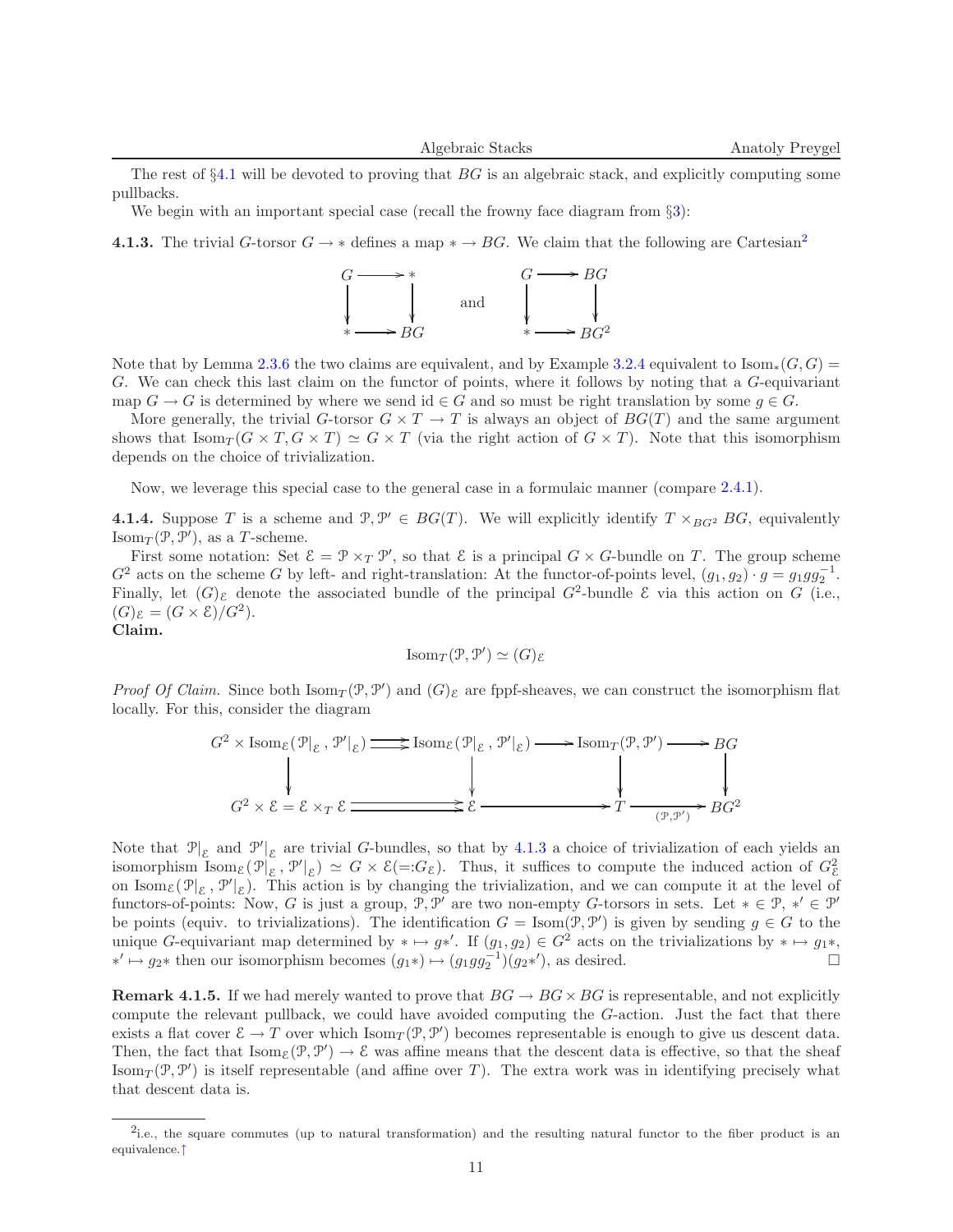**4.1.6.** Suppose  $P \in BG(T)$ . We claim that there is a Cartesian square



We can give a few different arguments:

• We can prove this using the above

$$
T \times_{BG} \ast = \text{Isom}_{T}(G \times T, \mathcal{P}) = (G)_{\mathcal{P} \times_{T}(G \times T)} = (\mathcal{P} \times G^{2})/(G^{2}) = \mathcal{P}.
$$

- Thinking of principal bundles as sheaves, it is easy to see that  $\text{Isom}_T(G \times T, \mathcal{P}) = \text{Sect}_T(\mathcal{P})$ , the sheaf of sections of  $P$ . But this is just  $P$  as a T-scheme.
- Or, we could do an argument analogous to that above by considering the diagram

$$
G^{2} \times \mathcal{P} = G \times \mathcal{P} \times_{T} P \longrightarrow G \times \mathcal{P} \longrightarrow T \times_{BG} \times \longrightarrow \ast
$$
  
\n
$$
G \times \mathcal{P} = \mathcal{P} \times_{T} \mathcal{P} \longrightarrow \ast
$$
  
\n
$$
\downarrow
$$
  
\n
$$
\downarrow
$$
  
\n
$$
\downarrow
$$
  
\n
$$
\downarrow
$$
  
\n
$$
\downarrow
$$
  
\n
$$
\downarrow
$$
  
\n
$$
\downarrow
$$
  
\n
$$
\downarrow
$$
  
\n
$$
\downarrow
$$
  
\n
$$
\downarrow
$$
  
\n
$$
\downarrow
$$
  
\n
$$
\downarrow
$$
  
\n
$$
\downarrow
$$
  
\n
$$
\downarrow
$$
  
\n
$$
\downarrow
$$
  
\n
$$
\downarrow
$$
  
\n
$$
\downarrow
$$
  
\n
$$
\downarrow
$$
  
\n
$$
\downarrow
$$
  
\n
$$
\downarrow
$$
  
\n
$$
\downarrow
$$
  
\n
$$
\downarrow
$$
  
\n
$$
\downarrow
$$
  
\n
$$
\downarrow
$$
  
\n
$$
\downarrow
$$
  
\n
$$
\downarrow
$$
  
\n
$$
\downarrow
$$
  
\n
$$
\downarrow
$$
  
\n
$$
\downarrow
$$
  
\n
$$
\downarrow
$$
  
\n
$$
\downarrow
$$
  
\n
$$
\downarrow
$$
  
\n
$$
\downarrow
$$
  
\n
$$
\downarrow
$$
  
\n
$$
\downarrow
$$
  
\n
$$
\downarrow
$$
  
\n
$$
\downarrow
$$
  
\n
$$
\downarrow
$$
  
\n
$$
\downarrow
$$
  
\n
$$
\downarrow
$$
  
\n
$$
\downarrow
$$
  
\n
$$
\downarrow
$$
  
\n
$$
\downarrow
$$
  
\n
$$
\downarrow
$$
  
\n
$$
\downarrow
$$
  
\n
$$
\downarrow
$$
  
\n
$$
\downarrow
$$
  
\

**4.1.7.** Since  $\text{Isom}_T(\mathcal{P}, \mathcal{P}') = (G)_{\mathcal{E}}$  is a scheme,  $BG \to BG^2$  is schematic. Since  $\mathcal{P} = T \times_{BG} * \to T$  is flat and surjective,  $* \rightarrow BG$  is so. So, we've proved that BG is an algebraic stack. Moreover, we have proved that  $* \to BG$  is "the universal G-torsor."

#### 4.2.  $X/\!\!/ G$ .

In this section,  $X$  will be a scheme with  $G$ -action.

**Definition 4.2.1.** Define a presheaf of groupoids  $X/\!\!/ G$  by  $\text{ob } X/\!\!/ G(T) = \left\{ \begin{array}{c} \text{Diagrams } T \leftarrow \mathcal{P} \rightarrow X \text{ where } T \leftarrow \mathcal{P} \text{ is a} \\ \text{principal } G\text{-bundle and } \mathcal{P} \rightarrow X \text{ is a } G\text{-equivariant map} \end{array} \right\}$  $\text{Hom}_{X/\!\!/ G(T)}(\mathcal{P}\to X,\mathcal{P}'\to X)=G$ -equivariant maps  $\mathcal{P}\to\mathcal{P}'$  over T and X

**Lemma 4.2.2.**  $X/\!\!/ G$  is an fppf (indeed fpqc) sheaf of groupoids.

*Proof.* Via the map  $\mathcal{P} \to X \times T$ , we may regard  $X/\!\!/ G(T)$  as a full subcategory of the category  $G \text{Shv}_X(T)$  of G-equivariant sheaves (of sets) on  $X \times T$ . Since GShv<sub>X</sub> is a sheaf of groupoids, and the condition of being isomorphic to an object in  $X/\!\!/ G$  is local, all that remains is to observe that G-bundles satisfy descent so that we don't lose effectivity of descent.

<span id="page-11-0"></span>4.2.3. Exercise. Suppose  $X \to Y$  is a principal G-bundle. Show that there is a natural equivalence  $X/\!\!/ G = Y$ . (Hint: Apply descent to the G-equivariant map  $\mathcal{P} \to X$ .) So, if there is a scheme  $X/G$  such that the map  $X \to X/G$  is a principal G-bundle, then  $X/G = X/\!\!/ G$ .

Here's a first way to prove that  $X/\!\!/ G$  is representable:

**4.2.4.** There is a morphism  $X/\!\!/ G \to BG$  determined on T-points by

$$
\{T \leftarrow \mathcal{P} \rightarrow X\} \mapsto \{\mathcal{P} \rightarrow T\}
$$

We claim that this map is representable (and schematic if  $X$  is quasi-projective with a  $G$ -equivariant ample line bundle), which will prove that  $X/\!\!/ G$  is an algebraic stack by the following Lemma:

**Lemma 4.2.5.** Suppose  $\phi : \mathcal{F} \to \mathcal{G}$  is a representable map of sheaves of groupoids and that  $\mathcal{G}$  is an algebraic stack. Then,  $\mathscr F$  is an algebraic stack.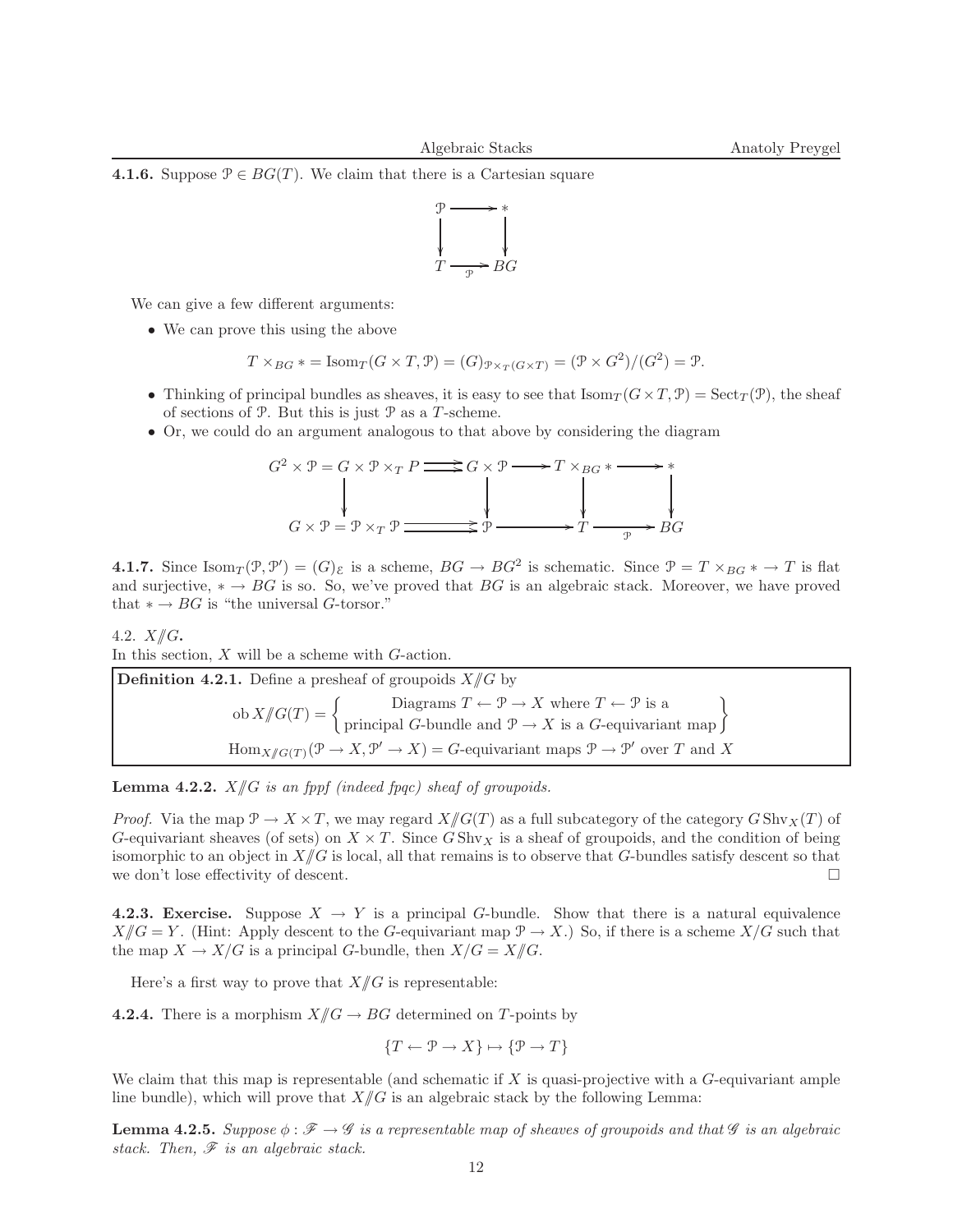To prove that  $X/\!\!/ G \to BG$  is representable, we will prove that for any  $\mathcal{P} \in BG(T)$  there is a Cartesian square



This suffices since  $(X)_{\mathcal{P}}$  is always an algebraic space, because algebraic spaces have effective fppf descent. If X is quasi-projective with a G-equivariant ample line bundle, then  $(X)_{\mathcal{P}}$  will be a scheme. **Step 1:** (The case of trivial bundles.) We claim that  $\mathcal{P} \times_{BG} X/\!\!/ G = X \times \mathcal{P}$ . We may reduce this to showing

 $* ×_{BG} X /\!\!/ G = X$ . But,

$$
(*\times_{BG}X/\!\!/G)(T) = \{G\text{-equivariant diagram }T\leftarrow \mathcal{P}\rightarrow X \text{ and a }G\text{-equivariant }T\text{-iso }\mathcal{P}\simeq G\times T\} = X(T)
$$

where the last equality is by descent theory (identifying G-equivariant maps  $G \times T \to X$  with maps  $T \to X$ .) Step 2: (Gluing.) We combine step 1 with descent theory in the form of the diagram

$$
G \times (X \times \mathcal{P}) \longrightarrow X \times \mathcal{P} \longrightarrow T \times_{BG} X/\!\!/ G \longrightarrow X/\!\!/ G
$$
  

$$
G \times \mathcal{P} = \mathcal{P} \times_T \mathcal{P} \longrightarrow \mathcal{P} \longrightarrow \mathcal{P} \longrightarrow T \longrightarrow \mathcal{P} \longrightarrow BG
$$

We can compute that the G-action on  $X \times \mathcal{P}$  is the expected one, so that  $T \times_{BG} X/\!\!/ G = (X \times \mathcal{P})/G = (X)\mathcal{P}$ .

Here's a sketch of a second (more direct) way to prove that  $X/\!\!/ G$  is representable:

**4.2.6.** Let  $\alpha$  :  $G \times X \to X$  be the action map. Let G act on  $G \times X$  by  $g_1 \cdot (g, x) = (g_1g, x)$ . Then,  $p_2: G \times X \to X$  is a G-bundle while  $\alpha$  is G-equivariant, so that

 $X \xleftarrow{\alpha} G \times X \xrightarrow{p_2} X$ 

defines an element in  $X/\!\!/ G(X)$ . One can check that there is a resulting Cartesian square



Then, a descent argument which the reader can imagine shows that given  $(f: \mathcal{P} \to X) \in X/\!\!/ G(T)$ , there is a Cartesian square



This shows that  $X \to X/\!\!/ G$  is schematic and fppf. Finally, a second descent argument shows that there is a Cartesian square



where  $(\mathcal{P} \times_X \mathcal{P}')/G$  is the (unique by descent) algebraic space over which  $\mathcal{P} \times_X \mathcal{P}'$  is a principal G-bundle (definition left to the reader), which is a scheme if  $X$  is quasi-projective with a  $G$ -equivariant ample line bundle.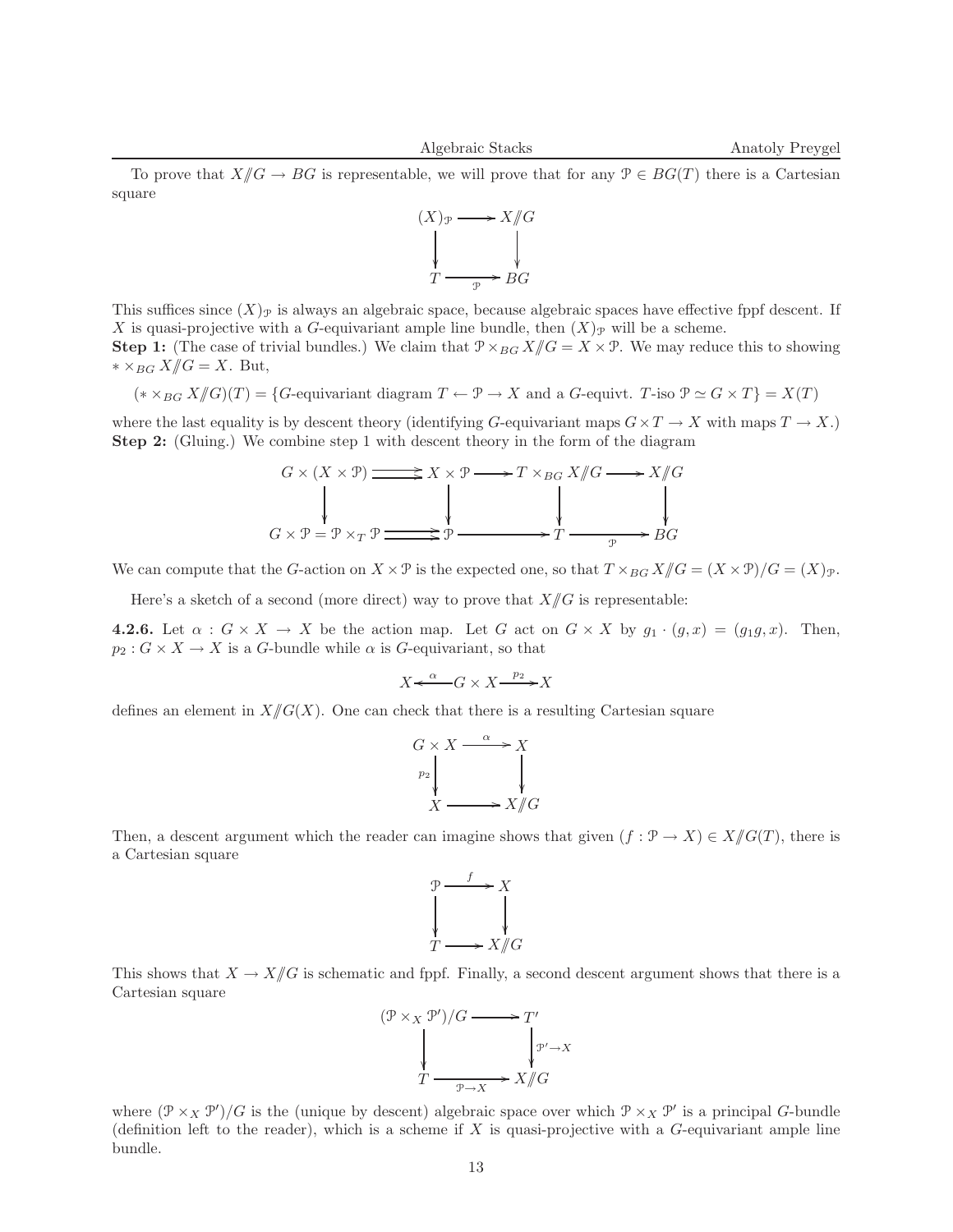4.2.7. (Exercise) Suppose X, X' are schemes with G-actions,  $f: X' \to X$  a G-equivariant morphism, and  $(\mathcal{P} \to X) \in X/\!\!/ G(T)$ . Show that if  $X' \to X$  is quasi-projective with a G-equivariant ample line bundle, then  $(X' \times_X \mathcal{P})/ \mathcal{G}$  is (equivalent to) a scheme. (Hint: Use Exercise [4.2.3.](#page-11-0)) Setting  $X' = \mathcal{P}'$  (and noting that the hypothesis is satisfied, since this can be checked flat locally on T) we get the case of  $(P' \times_X P)/G$  used above.

## 4.3. Generalizations: Change of Group/Space.

**4.3.1.** Suppose  $G' \hookrightarrow G$  is a monomorphism of algebraic groups. There is a functor  $G'(T) \to G(T)$  given by  $G'(T) \ni \mathcal{P} \mapsto (G)_{\mathcal{P}} \in G(T)$ .

(Exercise) There is a Cartesian square



So  $BG' \rightarrow BG$  is representable. If  $G/G'$  is quasi-projective with a G-equivariant ample line bundle, then it is schematic.

**4.3.2.** Suppose  $f: X' \to X$  is a morphism of G-schemes. There is a natural functor  $X/\!\!/ G \to X'/\!\!/ G$ 

$$
X'/\!\!/G(T) \ni \{T \leftarrow \mathcal{P} \rightarrow X'\} \longmapsto \{T \leftarrow \mathcal{P} \rightarrow X' \stackrel{f}{\rightarrow} X\} \in X/\!\!/G(T)
$$

Exercise. There are Cartesian squares

$$
X' \longrightarrow X'/\!\!/G
$$
\n
$$
\downarrow \qquad \qquad (X' \times_X \mathcal{P})/G \longrightarrow X'/\!\!/G
$$
\n
$$
X \longrightarrow X \longrightarrow X'/\!\!/G
$$
\nand more generally\n
$$
X \longrightarrow X/\!\!/G
$$
\n
$$
T \longrightarrow X/\!\!/G
$$

So,  $X/\!\!/ G \to X'/\!\!/ G$  is representable and is schematic if  $X' \to X$  is quasi-projective with a G-equivariant ample line bundle.

# Example 4.3.3.

- This obviously includes the map  $X/\!\!/ G \to BG = \mathcal{H}/G$  worked out above.
- Descent provides an equivalence  $* = G/\!\!/ G$ , so that this result includes the map  $* \to G$  worked out above.
- Descent provides an equivalence  $X = (X \times G)/\!\!/ G$ , so that this result includes the map  $X \to X/\!\!/ G$ worked out above.
- Descent provides an equivalence  $BG = G/G^2$ , so that this result includes the map  $BG \rightarrow BG^2$ worked out above.
- Descent provides an equivalence  $BG' = G/(G' \times G) = (G/G')/G$ , so that this result includes the map  $BG' \to BG = \mathcal{H}G$  mentioned above.

# 5. Appendix: Descent for monomorphisms

We begin by recalling certain descent results we're happy to take for granted:

<span id="page-13-0"></span>**Lemma 5.0.4.** Let S be a scheme, and X an S-scheme. Define presheaves of categories  $\text{Shv}_{X/S}^{fppf}, \text{Shv}_{X/S}^{fppc}$ :  $\mathrm{Psh}(\mathbf{Sch}/S) \rightarrow \mathrm{Cat}$  by

$$
\text{Shv}_{X/S}^{fppf}(T) = \{ \text{The category of fppf-sheaves of sets on } X_T = X \times_S T \}
$$

$$
Shv_{X/S}^{fpqc}(T) = \{ The category of fpqc-sheaves of sets on X_T = X \times_S T \}
$$

Then,  $\text{Shv}^{fppf}_{X/S}$  satisfies fppf descent. Analogously,  $\text{Shv}^{fpqc}_{X/S}$  satisfies fpqc descent.

<span id="page-13-1"></span>Proof. Somewhere.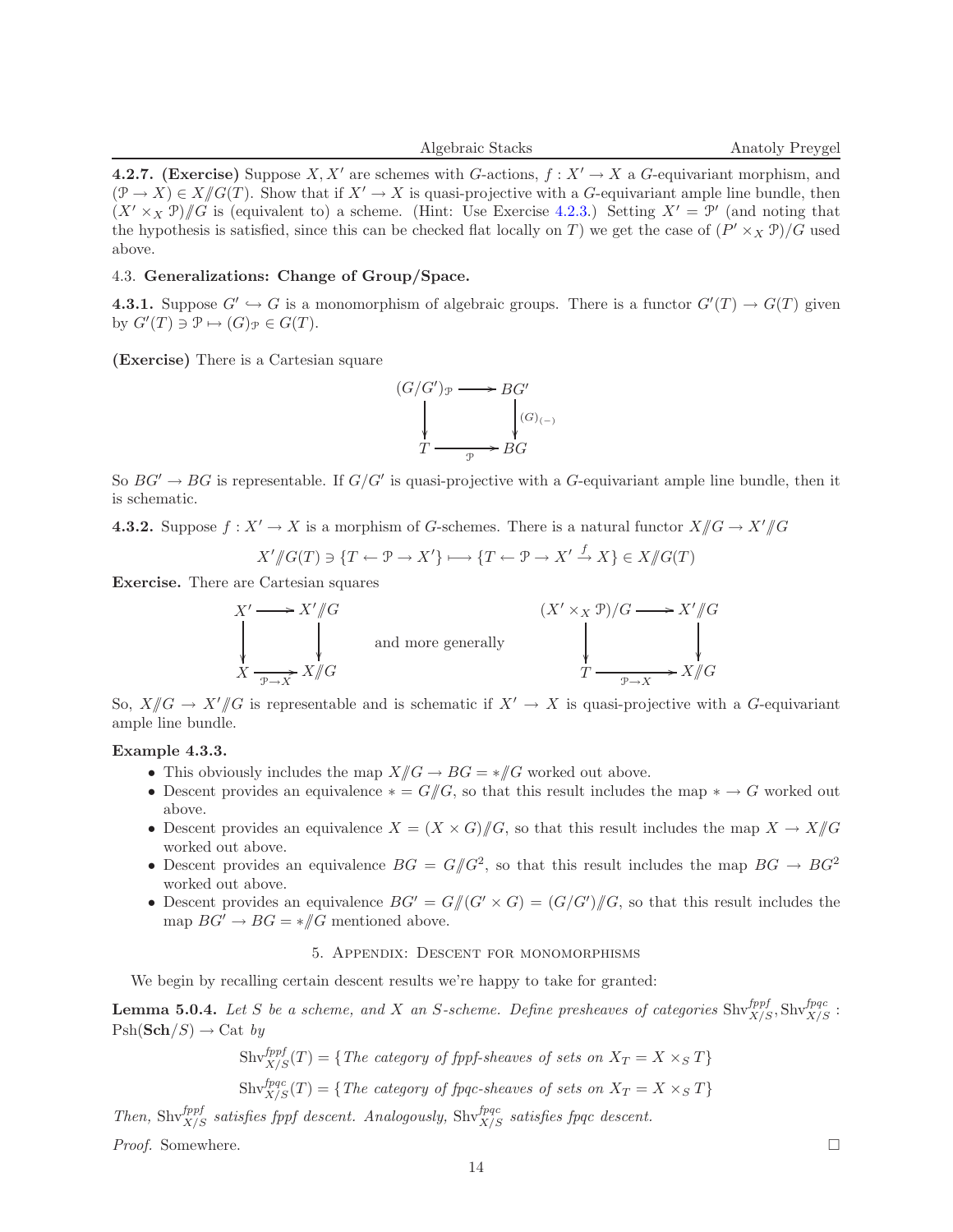**Lemma 5.0.5.** Let S be a scheme. Define presheaves of categories  $\text{Open}_S, \text{QAff}_S, \text{QFin}_S^{qc}$ ,  $\text{Mono}_S^{qc} \subset \text{Shv}_{S/S}$ to be the full subcategories

ob Open<sub>S</sub> $(T) = \{T\text{-}schemes X_T \text{ for which } X_T \to T \text{ is an open immersion}\}.$ 

ob Mono $_S^{qc}(T) = \{T \text{-schemes } X_T \text{ for which } X_T \to T \text{ is a quasi-compact monomorphism}\}\.$ 

 $\text{ob QFin}_{S}^{qc}(T) = \{T\text{-schemes } X_T \text{ for which } X_T \to T \text{ is quasi-compact, separated, and locally quasi-finite}\}\.$ 

ob  $\text{QAff}_S(T) = \{T \text{-schemes } X_T \text{ for which } X_T \to T \text{ is quasi-affine}\}.$ 

Then, each of these satisfies fpqc descent.

Proof. (These should be in SGA I, Exp. VIII, but I've included a mini-sketch.) By Lemma [5.0.4,](#page-13-0) it suffices to prove effectivity of descent.

Any monomorphism is separated (the diagonal is an isomorphism, hence closed), and universally injective hence locally quasi-finite. Similarly, any étale morphism is separated and locally quasi-finite. So, descent for Mono $_{S}^{\text{qc}}$  follows from descent for  $\dot{\text{QFin}}_S$ .

By Zariski's Main Theorem, any quasi-compact, separated, locally quasi-finite morphism is quasi-affine. So, descent for  $QAff_S$  implies descent for  $QFin_S$ . To prove descent for  $Open_S$ , one uses that an fpqc map is topologically a surjective quotient map.

To prove descent for  $Q\overline{\text{Aff}}_S$ , one uses that the factorization  $X_T \to \text{Spec}_T f_* \mathbb{O}_{X_T} \to T$  of a (quasi-compact) quasi-affine map as a (quasi-compact) open immersion followed by a finite map commutes with fppf basechange (since formation of relative-Spec, and pushforward along a quasi-compact quasi-separated morphism do). This reduces one to the case of affine morphisms (handled using QCoh) and quasi-compact open immersions (handled as open immersions).

Now, we carry out a trick which apparently comes from a 1971 paper of [Raynaud & Gruson,](http://www.springerlink.com/content/t0675rw74565u076/) and allows us to remove quasi-compactness hypotheses on the morphisms at the cost of passing to fppf (rather than fpqc) descent. This ingredient is missing in the treatment of algebraic spaces in Knutson's book, and LMB, and I learned of it from De Jong's online Stacks project.

<span id="page-14-0"></span>**Lemma 5.0.6.** Let S be a scheme. Define a presheaf of categories Monos  $\subset$  Shv $_{S/S}$  to be the full subcategory

ob  $\text{Monos}(T) = \{T \text{-schemes } X_T \text{ for which } X_T \to T \text{ is a monomorphism}\}.$ 

Then, Monos satisfies fppf descent.

Proof. By the above lemma, all that we must show is effectivity of descent. By standard nonsense (being able to check monomorphism fppf locally) it suffices to show the following: Suppose  $\mathscr{F} \in \text{Shv}(S)$  is such that  $\mathscr{F} \to S$  is a monomorphism and  $\mathscr{F}_T$  is representable by a T-scheme; then  $\mathscr{F}$  is representable by an S-scheme. For this, it suffices to write  $\mathscr F$  as a union of subsheaves  $\mathscr V_\alpha$  each of which is a scheme and such that  $(V_{\alpha})_T \to \mathscr{F}_T$  is an open immersion. Since schemes have effective Zariski descent, by a standard reduction we may assume  $S, T$  affine and  $T \rightarrow S$  an fppf map.

We begin with the key claim:

<span id="page-14-1"></span>**Claim 5.0.7** (Raynaud-Gruson). Suppose  $\mathscr{F} \in \text{Shv}(S)$ , that  $T \to S$  is a quasi-compact and universally open morphism of schemes, and that  $\mathscr{F}_T$  is a T-scheme. Suppose further that  $U \subset \mathscr{F}_T$  is an open subscheme. Then, there exists a subsheaf  $\mathscr{V} \subset \mathscr{F}$  such that  $\mathscr{V}_T$  is a scheme and  $U \subset \mathscr{V}_T \subset \mathscr{F}_T$ . If U is quasi-compact, then  $\mathscr V$  may be chosen so that  $\mathscr V_T$  is quasi-compact.

Supposing the claim for the moment, let us complete the proof: Write  $\mathscr{F}_T = \bigcup_{\alpha} U_{\alpha}$  as a union of affine subschemes. Applying the first claim, we obtain subfunctors  $\mathscr{V}_{\alpha} \subset \mathscr{F}$  such that  $\mathscr{F}_{T} = \bigcup_{\alpha}(V_{\alpha})_{T}$  and with  $(\mathscr{V}_{\alpha})_T \subset \mathscr{F}_T$  open quasi-compact sub-schemes. Surjectivity of sheaf maps is local, so that this implies  $\mathscr{F} = \bigcup_{\alpha} V_{\alpha}$ . Now,  $(V_{\alpha})_T$  is quasi-compact and T is separated (recall: assumed affine), so that  $(V_{\alpha})_T \to T$ is a quasi-compact. Quasi-compact monomorphisms have effective descent, by Lemma [5.0.5,](#page-13-1) so that  $\mathcal{V}_{\alpha}$  is a scheme and  $V_{\alpha} \to \mathscr{F}$  is an open subfunctor since  $(V_{\alpha})_T \to \mathscr{F}_T$  is an open immersion.

Proof of Claim [5.0.7.](#page-14-1) Let  $p_1, p_2 : \mathscr{F}_{T \times_S T} = \mathscr{F}_T \times_T (T \times_S T) \to \mathscr{F}_T$  be the two projections, which are quasi-compact open maps as they are base-changes of  $T \to S$ . The key observation is that  $\mathscr{G} \subset \mathscr{F}_T$  has (automatically unique) descent data for  $T \to S$  compatible with that on  $\mathscr{F}_T$  iff  $p_1^*\mathscr{G} = p_2^*\mathscr{G}$  as subsheaves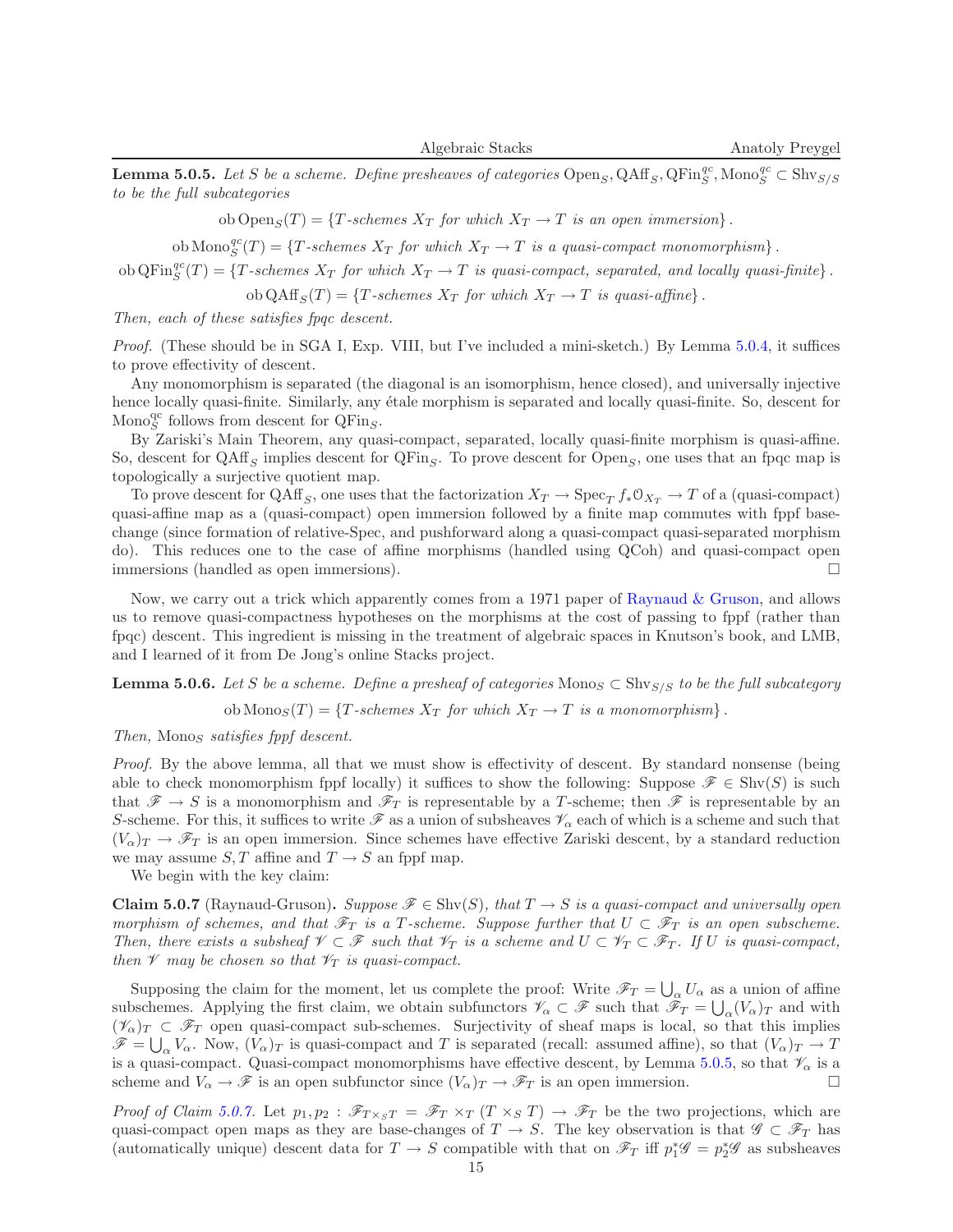of  $\mathscr{F}_{T\times_{S}T}(\simeq p_{1}^{*}\mathscr{F}_{T}\simeq p_{2}^{*}\mathscr{F}_{T})$ . So by Lemma [5.0.4](#page-13-0) it suffices to construct an open subscheme  $V'\subset\mathscr{F}_{T}$ containing U and satisfying  $p_1^{-1}V' = p_2^{-1}V' \subset \mathscr{F}_{T \times_S T}$ , thus obtaining the desired sheaf  $\mathscr V$  by descent.

If  $U \subset \mathscr{F}_T$  is an open subscheme, then  $V' = p_2(p_1^{-1}U)$  is an open subset of  $\mathscr{F}_T$  (since  $p_2$  is an open map). Then,  $U \subset V'$  by virtue of the diagonal(/S) morphism  $U \to U \times_S T = p_1^{-1}U$ , and  $p_1^{-1}(V') = p_2^{-1}(V')$ .

Moreover, since  $p^{-1}U \to U$  is quasi-compact, we see that  $p^{-1}U$  is quasi-compact when U is; then V' is quasi-compact as well, being its image.  $\square$ 

The same proof also shows the slightly stronger

Lemma 5.0.8 (De Jong's online Stacks project, More Morphisms, Lemma 11.1). Let S be a scheme. Define a presheaf of categories  $\mathbb{Q} \text{Fin}_S^{loc,sep} \subset \text{Shv}_{S/S}$  to be the full subcategory

 $\text{ob QFin}_S^{loc,sep}(T) = \{T\text{-schemes }X_T \text{ for which } X_T \to T \text{ is separated and locally quasi-finite}\}\.$ Then,  $QFin_S^{loc,sep}$  satisfies fppf descent.

6. Appendix: Equivalent definitions of algebraic space/stack

<span id="page-15-0"></span>6.1. Algebraic Spaces. For algebraic spaces, we have the following four equivalent definitions:

**Definition 6.1.1.** An algebraic space is an étale-sheaf  $\mathscr{F} \in \text{Shv}_{et}(\mathbf{Aff})$  such that

(a)  $\mathscr{F} \to \mathscr{F}^2$  is schematic;

(b) There exists a scheme U and a (schematic) étale surjection  $\pi : U \to \mathscr{F}$ .

<span id="page-15-1"></span>**Definition 6.1.2.** An *algebraic space* is an étale-sheaf  $\mathscr{F} \in \text{Shv}_{et}(\mathbf{Aff})$  such that

- (a)  $\mathscr{F} \to \mathscr{F}^2$  is schematic;
- (b) There exists a scheme U and a (schematic) smooth surjection  $\pi: U \to \mathscr{F}$ .

**Definition 6.1.3** (Defn. [2.3.2\)](#page-2-4). An algebraic space is an fppf-sheaf  $\mathscr{F} \in \text{Shv}(\mathbf{Aff})$  such that

- (a)  $\mathscr{F} \to \mathscr{F}^2$  is schematic;
- (b) There exists a scheme U and a (schematic) étale surjection  $\pi : U \to \mathscr{F}$ .

**Definition 6.1.4.** An *algebraic space* is an fppf-sheaf  $\mathscr{F} \in \text{Shv}(\mathbf{Aff})$  such that

- (a)  $\mathscr{F} \to \mathscr{F}^2$  is schematic;
- (b) There exists a scheme U and a (schematic) fppf surjection  $\pi: U \to \mathscr{F}$ .

The equivalence of the last two was asserted earlier, as "Artin's Theorem" [\(2.3.4\)](#page-2-5). This is slightly misleading, or at least at odds with standard naming of things. The result actually factors into the real Artin's Theorem  $(3.3.3)$  — telling us that an algebraic space in the fourth sense admits a *smooth* atlas and the following fact (which those familiar with Deligne-Mumford stacks will appreciate as being useful):

**Proposition 6.1.5.** Suppose  $\mathscr{F} \in \text{Shv}_{\text{et}}^{\text{Gpd}}(\text{Aff})$  is an étale-sheaf of groupoids satisfying the conditions of Defn. [6.2.1:](#page-16-0) i.e.,  $\mathscr{F} \to \mathscr{F}^2$  is representable and there exists a scheme U and a smooth surjection  $\pi: U \to \mathscr{F}$ . Suppose further that the diagonal  $\mathscr{F} \to \mathscr{F}^2$  is formally unramified. Then, there exists a scheme V and an étale surjection  $\pi': V \to \mathscr{F}$ .

Proof. This is LMB, Théorème 8.1 (with slightly different hypotheses). The key idea is that the formally unramified diagonal hypothesis allows us to conclude that there is a surjection  $\Omega_U \to \Omega_{U/\mathscr{F}}$ , where the latter is locally free since  $\pi$  is smooth. This lets us immitate the usual proof that smooth morphisms (of schemes) have étale-local sections around any given point in the base to show that for any field point y: Spec  $k \to \mathcal{F}$ there is a scheme  $V(y)$  and an étale map  $V(y) \to \mathscr{F}$  such that  $V(y) \times_{\mathscr{F}} (\text{Spec } k) \neq \emptyset$ . Taking a disjoint union over enough field points of  $\mathscr{F}$ , we can make the resulting map surjective.

<span id="page-15-2"></span>Now, the fact that the first two definitions become equivalent to the rest follows from the following Proposition, which also generalizes the statement that schemes are fpqc-sheaves:

**Proposition 6.1.6.** Suppose  $\mathscr{F} \in \text{Shv}_{\text{et}}(\text{Aff})$  is an étale-sheaf satisfying the conditions of Defn. [6.1.2:](#page-15-1) i.e.,  $\mathscr{F} \to \mathscr{F}^2$  is schematic, and there exists a scheme U and a smooth surjection  $\pi: U \to \mathscr{F}$ . Then,  $\mathscr{F}$  is an fppf-sheaf. If  $\mathscr{F} \to \mathscr{F}^2$  is quasi-compact, then it is in fact an fpqc-sheaf.